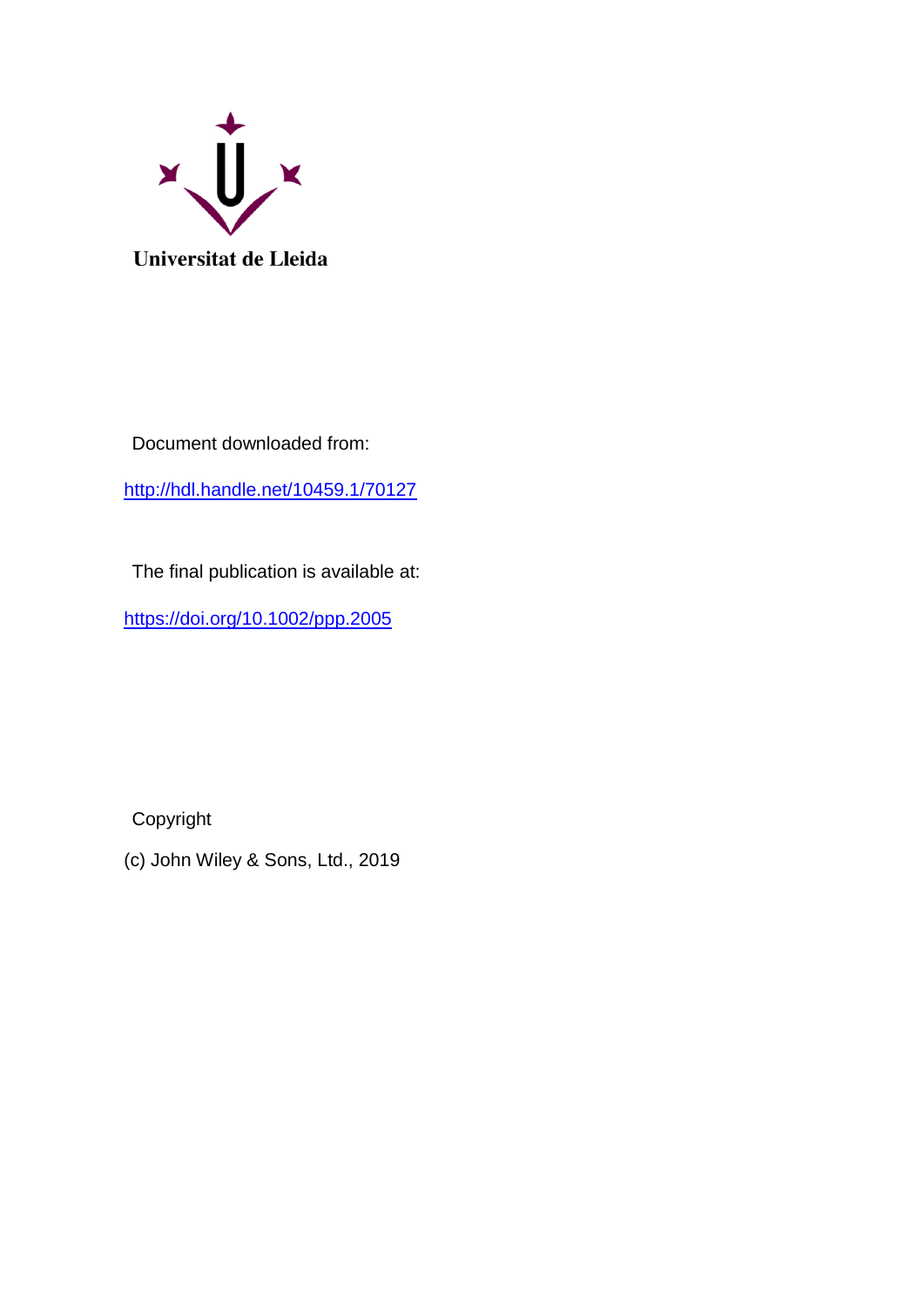| $\mathbf{1}$   | Relict periglacial soils on Quaternary terraces in the Central Ebro Basin (NE                                                                                         |
|----------------|-----------------------------------------------------------------------------------------------------------------------------------------------------------------------|
| $\overline{2}$ | Spain)                                                                                                                                                                |
| 3              |                                                                                                                                                                       |
| 4              | Short title: Periglacial soils in the Ebro Basin                                                                                                                      |
| 5              |                                                                                                                                                                       |
| 6              | R. Rodríguez-Ochoa <sup>1</sup> , J.R. Olarieta <sup>1</sup> , A. Santana <sup>1</sup> , C. Castañeda <sup>2</sup> , M. Calle <sup>3</sup> , E. Rhodes <sup>4</sup> , |
| $\overline{7}$ | M. Bartolomé <sup>5</sup> , J.L. Peña-Monné <sup>6</sup> , C. Sancho <sup>†7</sup>                                                                                    |
|                |                                                                                                                                                                       |
| 8              |                                                                                                                                                                       |
| 9              | <sup>1</sup> Departament de Medi Ambient i Ciències del Sòl, Universitat de Lleida, Lleida 25191,                                                                     |
| 10             | Spain. Tlf: 34-973-702612; Fax: 34-973702613; E-mail: rrodriguez@macs.udl.es                                                                                          |
| 11             | <sup>2</sup> Estación Experimental de Aula Dei, EEAD-CSIC, Zaragoza, Spain.                                                                                           |
| 12             | <sup>3</sup> Museo Nacional de Ciencias Naturales, MNCN- CSIC, Madrid, Spain.                                                                                         |
| 13             | <sup>4</sup> Department of Geography, The University of Sheffield, Sheffield, UK.                                                                                     |
| 14             | <sup>5</sup> Instituto Pirenaico de Ecología, IPE-CSIC, Zaragoza, Spain.                                                                                              |
| 15             | <sup>6</sup> Departamento de Geografía y Ordenación del Territorio, Universidad de Zaragoza,                                                                          |
| 16             | Zaragoza, Spain.                                                                                                                                                      |
| 17             | 7 Departamento de Ciencias de la Tierra, Universidad de Zaragoza, Zaragoza, Spain.                                                                                    |
| 18             |                                                                                                                                                                       |
| 19             | Authors' accepted version of paper published as Rodríguez-Ochoa R. et al                                                                                              |
| 20             | Permafrost and Periglacial Processes 2019;1-10. https://doi.org/10.1002/ppp.2005                                                                                      |
| 21             | <b>Abstract</b>                                                                                                                                                       |
| 22             | Pedofeatures associated with ancient cold climatic conditions have been                                                                                               |
| 23             | recognized in soils on terraces in the Monegros area (central Ebro Basin), at a latitude of                                                                           |
|                |                                                                                                                                                                       |
| 24             | 41°49'N and an altitude of 300 m a.s.l. Eleven soil profiles were described on fluvial                                                                                |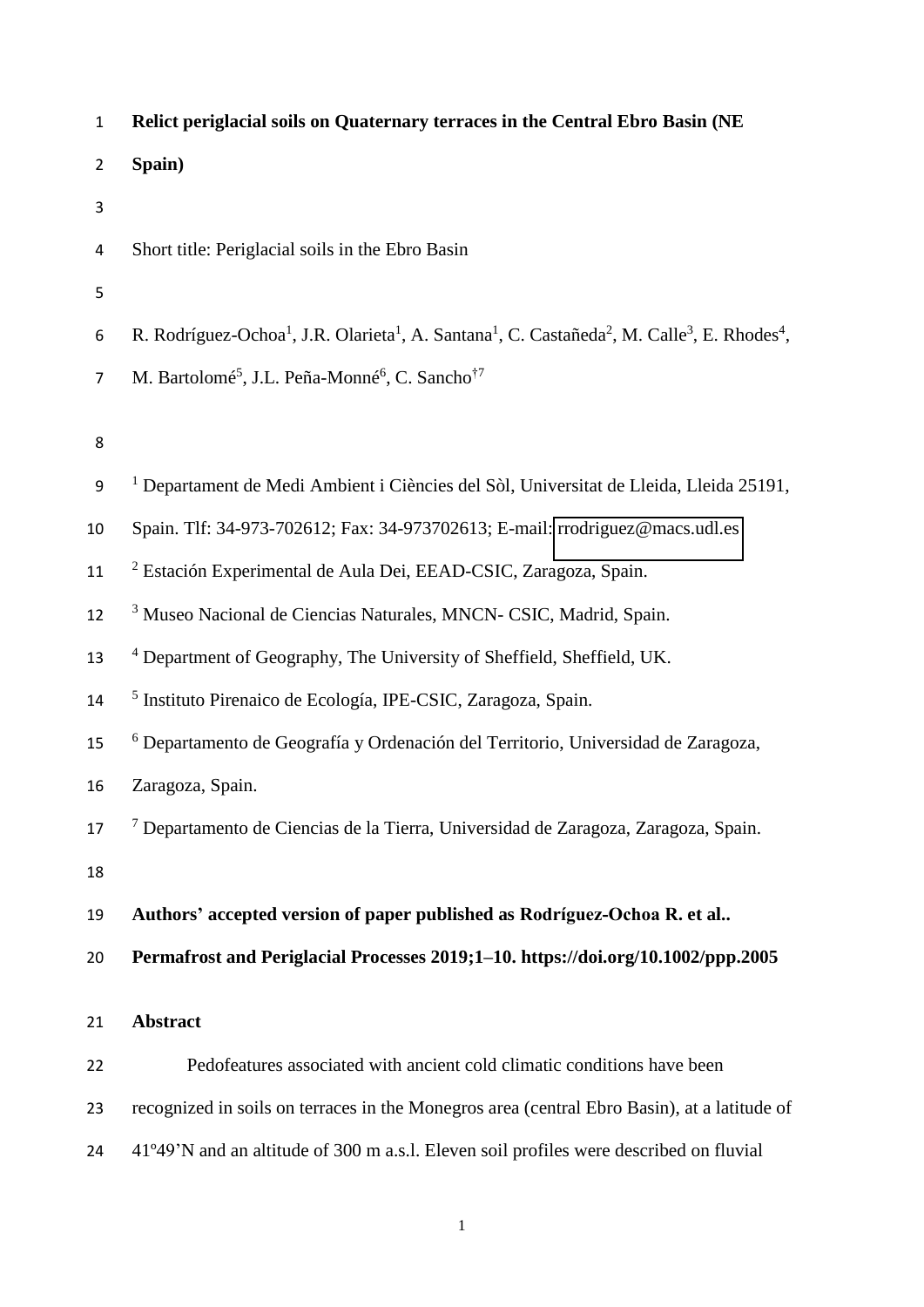deposits corresponding to the most extensive terrace (T5) of the Alcanadre River, Middle Pleistocene in age (MIS8-MIS7). Each soil horizon was sampled for physical, chemical, mineralogical and micromorphological analyses. Macromorphological features related to pedocryogenic processes were described: involutions, jacked stones, shattered stones, detached and vertically oriented carbonatic pendents, fragmented carbonatic crusts, laminar microstructures, succitic fabric, silt cappings on rock fragments and aggregates, and irregular, broken, discontinuous and deformed gravel and sandy pockets. Accumulations of Fe-Mn oxides, dissolution features on the surface of carbonatic stones, and calcitic accumulations were identified related to vadose-phreatic conditions. The observed periglacial features developed under cold environmental conditions in exceptional geomorphic and hydrological conditions. This soil information may have potential implications in studies of the paleoclimate in the Ebro Valley as well as in other Mediterranean areas.

## **KEYWORDS**

 Cryogenic pedofeatures, middle latitude, low altitude, calcareous soils, carbonatic accumulations, Monegros

## **1 INTRODUCTION**

 Periglacial environments occur in non-glacial high-altitude, high-latitude and continental domains characterized by cold climatic conditions promoting frost-action 46 processes that favour the occurrence of freezing and thawing cycles and/or permafrost<sup>1-</sup>  $3<sup>3</sup>$ . In the Iberian Peninsula, periglacial dynamics are currently restricted to the highest mountain areas and very few cases of periglacial features from the Pleistocene have 49 been described in low-altitude inland areas<sup>4-6</sup>. In the Central Ebro Basin (NE Spain), the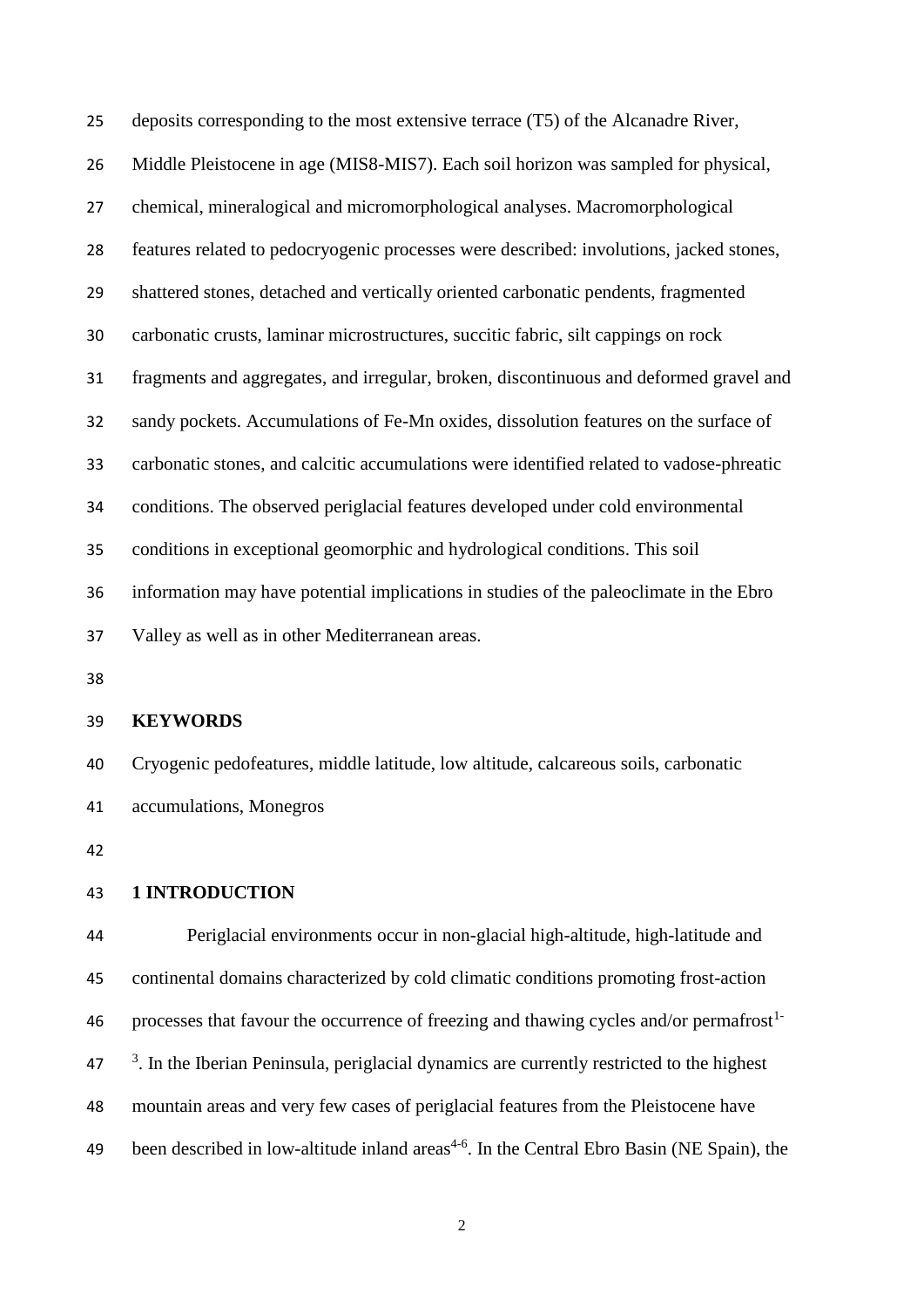| 50 | 17 ka-old stratified scree slopes from Valmadrid are the only periglacial deposits                              |
|----|-----------------------------------------------------------------------------------------------------------------|
| 51 | reported in the literature <sup>7</sup> . The deformational features affecting Pleistocene terraces             |
| 52 | around Zaragoza were interpreted as the result of periglacial cryoturbation and ice                             |
| 53 | wedges by some authors <sup>8-10</sup> , but others <sup>4,11-13</sup> proposed gypsum dissolution and diapiric |
| 54 | activity as the main drivers of such deformations. Periglacial environments have been                           |
| 55 | associated with $20\pm 3$ ka-old loess deposits in the Ebro Basin <sup>14</sup> . Recent works indicate         |
| 56 | the distribution and remarkable extension of 18-34 ka-old loess deposits related to cold                        |
| 57 | conditions at altitudes of 300-500 m a.s.l. in the lower Ebro Valley <sup>15-16</sup> .                         |
| 58 | The objectives of this work deal with i) the macro and micromorphological                                       |
| 59 | characterization of soils and the interpretation of pedocryogenic features identified, and                      |
| 60 | ii) the geomorphic, stratigraphic, and past hydrological, and climatic conditions                               |
| 61 | controlling local periglacial processes in the area.                                                            |
| 62 |                                                                                                                 |
| 63 | 2 STUDY AREA                                                                                                    |
| 64 | The study area is located in the North of Monegros area or Sariñena                                             |
| 65 | depression <sup>17</sup> , which is drained by the Alcanadre-Flumen River system, and is located                |
| 66 | within the central sector of the Ebro River Basin (Figure 1). Currently, the Central Ebro                       |
| 67 | valley supports a Mediterranean continental steppe type of habitat. Mean annual                                 |
| 68 | temperature in Sariñena village during the 1945-2009 period is 13.7 $\degree$ C, with January as                |
| 69 | the coldest month with a mean temperature of 5.3 $^{\circ}$ C. Mean annual rainfall in the area is              |
| 70 | 405 mm.                                                                                                         |
| 71 | Geological bedrock consists of horizontal layers of sandstones and mudstones of                                 |
| 72 | the Sariñena Formation <sup>17</sup> covered by a terrace sequence related to the Alcanadre-                    |
| 73 | Flumen fluvial system composed of nine cut-in-bedrock (strath) and fill Pleistocene                             |
|    |                                                                                                                 |

74  $terraces<sup>18-19</sup>$ .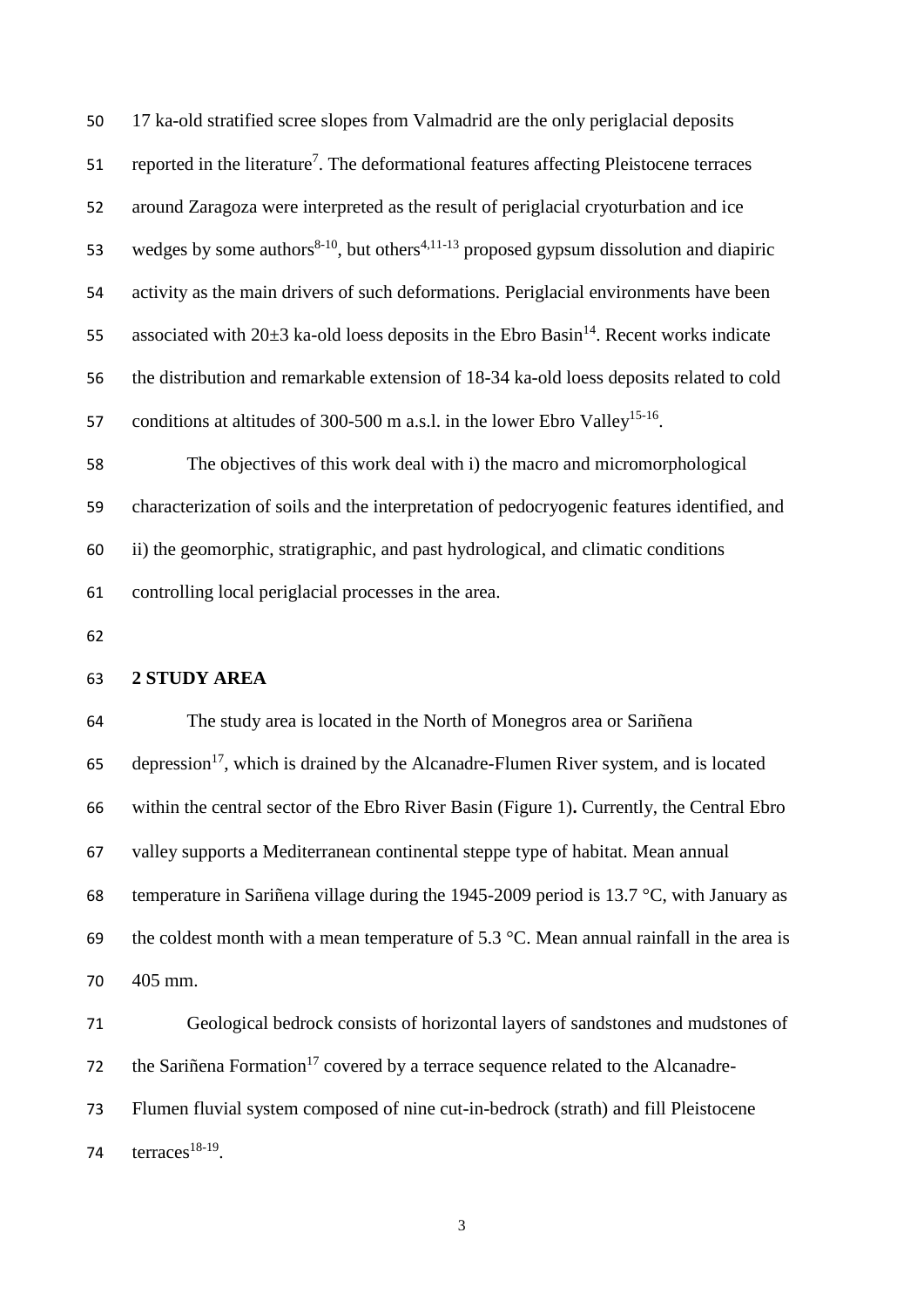# **3 METHODS**

 Geomorphological mapping of the Pleistocene terrace sequence of the Alcanadre-Flumen system in the Sariñena high plain was derived from stereoscopic photointerpretation of aerial photographs from 1957 US Air Force flight B, printed at 1:33,000 scale. The resulting geomorphological map was digitized using ArcGIS® 10.3. A digital elevation model generated in 2010 from airborne LiDAR data was used to refine the photointerpretation. A subsequent field survey was carried out across the Sariñena high plain and in the surrounding areas in order to identify different landforms and processes. Fluvial terrace deposits were described using the sedimentary lithofacies  $\cdot$  codes<sup>20</sup>. We described and sampled 11 pedons (Figure 1) for physico-chemical analyses. Different horizons and carbonatic accumulations were sampled for micromorphology and clay mineralogy analyses in 8 selected pedons. 88 Soil profiles (Figure S1) were described following<sup>21-22</sup> and classified according 89 . to Soil Taxonomy<sup>23</sup>. A total of 122 soil samples were collected for laboratory analyses. Soil samples were air-dried, sieved to 2 mm and analysed for pH (1:2.5 in water), 91 electrical conductivity (1:5 in water), organic carbon (Walkley-Black method<sup>24</sup>),

calcium carbonate equivalent (volumetric calcimeter method) and texture (pipette

method). The cation exchange capacity was determined as ammonium after saturation

with 1 N NH4OAc at pH 7 and extraction with 1 N NaOAc at pH 8.2, and the

exchangeable cations (potassium, sodium, magnesium and calcium) by atomic

absorption spectrophotometry. Clay mineralogy was studied through X-ray powder

diffraction (XRD) using a Bruker D8 Advance diffractometer with graphite-

monochromated CuK(a) radiation and a linear Vantec detector. XRD patterns were

obtained from random powder mounts and oriented mounts. A total of 64 soil thin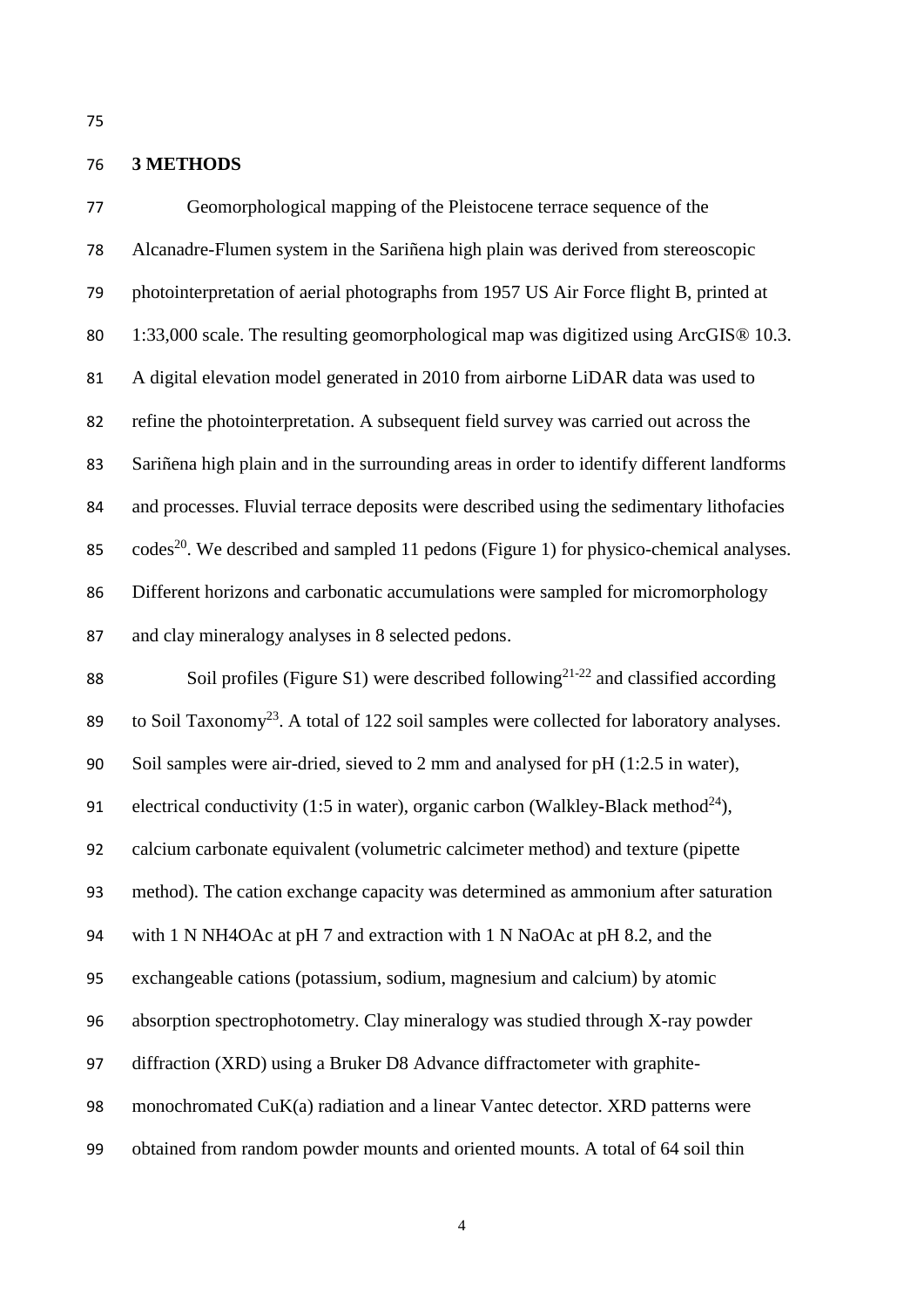100 sections ( $135 \times 58$ , and  $58 \times 42$  mm large) of undisturbed soil horizons and selected soil components were manufactured after impregnation with a cold setting polyester resin 102 and described<sup>25-27</sup>.

 Three samples were collected for infrared stimulated luminescence dating (IRSL), two of them from the same sand lens in a gravel quarry wall 2 km south of the village of Sariñena (41º46'21''N; 0º10'24''W), and a third sample from another quarry 1 km east of Sariñena (41º47'21''N; 0º8'38''W). Dating was performed using k-107 feldspar single grain post-IR IRSL procedure<sup>28</sup>.

## **4 RESULTS**

## **4.1 The T5 terrace of the Alcanadre River**

 The T5 terrace is well preserved along the Alcanadre River valley and, along 112 with the nearby lowest Alcanadre terrace  $T1^{18-19}$ , constitutes a relevant regional landscape marker that facilitates the correlation of other terraces forming the sequence. T5 terrace has a triangular shape with a north-south axis of about 13 km and an east- west axis of 4 km. Landforms related to the Alcanadre River, to the east, and to the Flumen River, to the west, appear on this terrace (Figure 1). The altitude of the tread surface corresponding to the T5 terrace is 30 m above the active channel. The mean slope gradient in this sector is around 4.4 ‰, and the mean thickness of the alluvial cover related to T5 varies between 2.5 and 7 m. Following the Miall terminology, terrace deposits include massive (Gm) and cross-stratified (Gp and Gt) gravels sometimes with basal channel surfaces. Gravels are sub-rounded and well sorted and mostly consist of limestone and sandstone from the Pyrenean External Ranges. Maximum grain size (Dmax) of gravels ranges from 8 to 16 cm and the mean grain size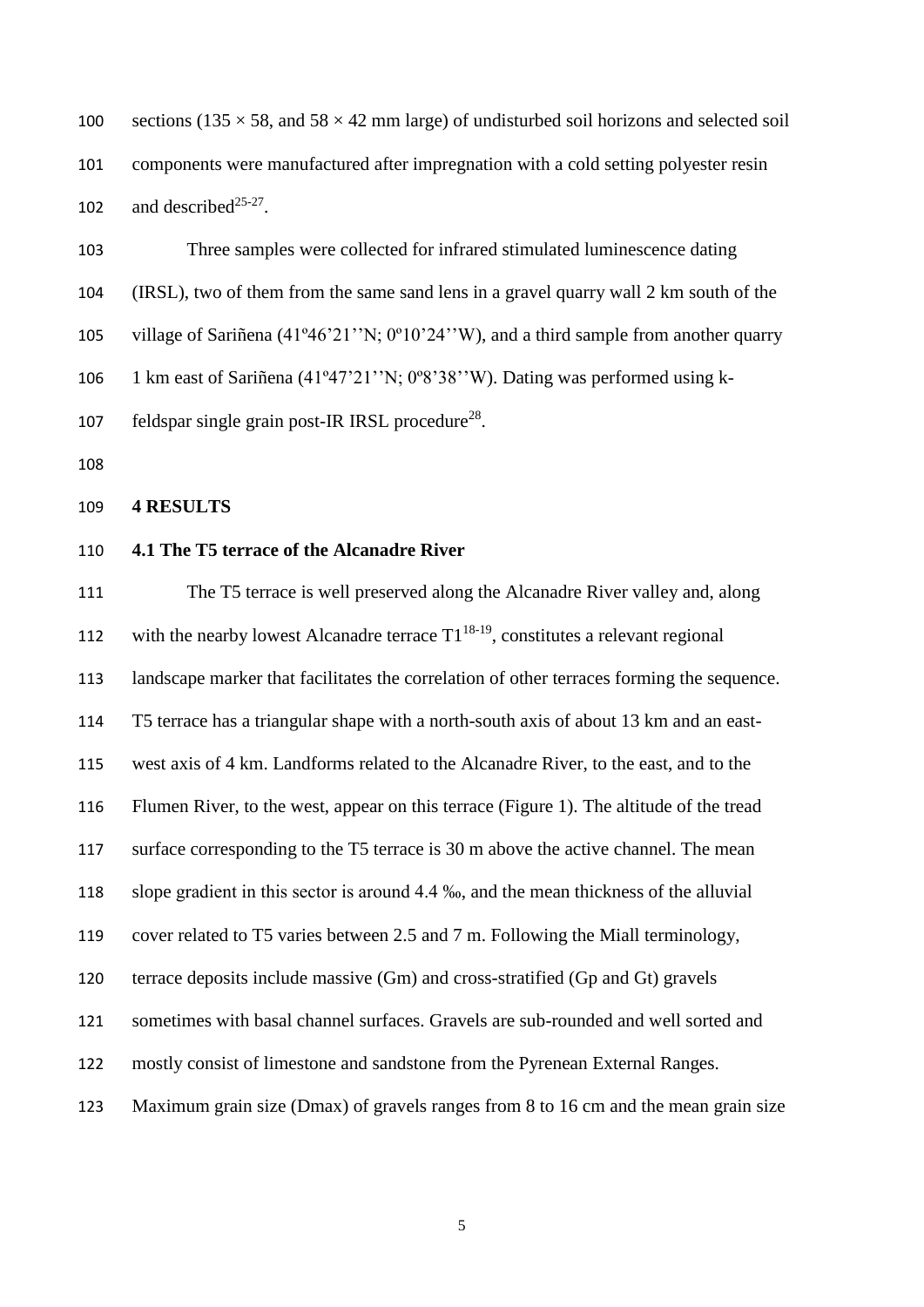(D50) from 2 to 5 cm. Interspersed stratified sand (St) lenses and overbank (Fm) silty sediments appear occasionally capping the fluvial fining-upwards sequences.

 The remnants of T6 terrace correspond to the residual reliefs of Santa Cruz and Puyalón (Figure 1). Previous work has proposed that this terrace obstructed in the past the external surface drainage and occluded a low-lying zone, thereby creating high water tables that influenced the development of piping processes in the surrounding sodium-rich Miocene clays and the formation of the Sariñena Lake<sup>29</sup>.

 Palaeomagnetic data for the T5 terrace indicate a normal polarity and consequently an age younger than the Matuyama-Brunhes reversal at ka  $BP<sup>18</sup>$ . The 133 samples analysed by IRSL dating provided ages of  $235 \pm 17$  ka BP,  $196 \pm 13$  ka BP, and 274±18 ka BP. We therefore propose an age ranging from 274 to 222 ka BP for the T5 terrace of the Alcanadre River corresponding to the Marine Isotope Stage MIS8 and the 136 transition to MIS7.

## **4.2 Main soil macromorphology and physico-chemical characteristics**

 All soils studied showed processes of secondary accumulation of carbonates, frequently producing petrocalcic horizons. On the other hand, only one soil profile showed horizons with clay illuviation (Table S1).

 Most soils were well drained, A and B horizons having a prominent reddish colour with a hue from 7.5YR to 5YR, but C horizons frequently showed oxidation- reduction features. Rock fragment content in A horizons was usually smaller than 15%, but it was quite variable in Bwk and Btk horizons, reaching up to 70%, while in Bkm and C horizons it was usually bigger than 70%. The A and Bwk horizons had fine or moderately fine textures while C horizons had moderately coarse or coarse textures. No accumulations or textural features were observed in the A horizons. The Bwk and Btk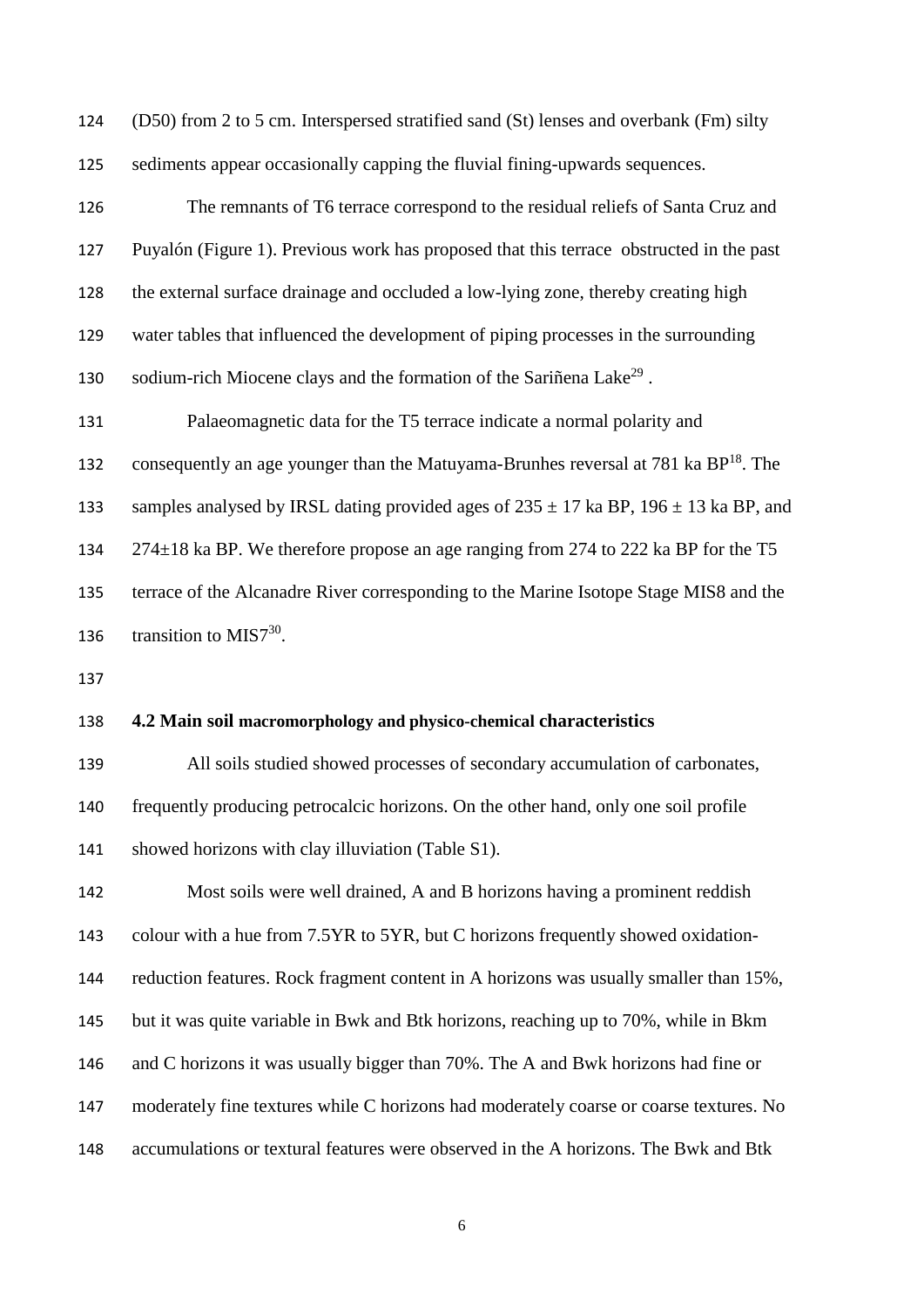horizons had frequent nodules, pendents, and coatings of CaCO3, and the latter showed few clay coatings with silt. The Bkm horizons were strongly cemented by carbonates but no textural coatings were observed. C horizons included frequent pendents, coatings, and powdery lime, as well as some coatings of Mn and Fe oxides. Textural coatings of clay with silt also appeared in some coarse C horizons while coatings of silt appeared in some fine C horizons. The synthesis of the soil macromorphological information is reflected in Tables S1 to S4 of the Supporting Information.

 The soil A and B horizons have moderately alkaline pH and C horizons are strongly alkaline. All horizons are non-saline and calcareous and have low organic matter concentrations. Values of cation exchange capacity are low to moderate, exchangeable sodium percentage is always smaller than 4%, and calcium is the main exchange cation, and therefore conditions are favourable for clay flocculation. Clay mineralogy of the A and B horizons is similar with a great predominance of illites and presence of chlorites. Pyrophyllite and kaolinite appear in a lesser proportion. The synthesis of the physical-chemical and mineralogical information is reflected in the Tables S5 to S8 of the Supporting Information.

#### **4.3 Soil cryogenic features**

 Different cryogenic features have been identified at both the macro- and micromorphological scales: involutions; jacked elements; shattered elements; deformation and fragmentation of soil horizons; lenticular and laminar aggregates; vesicular, vughy and planar porosities; soil cryogenic fabrics and silt cappings. Four types of involution morphologies were identified in the field according to the classification of Vandenberghe<sup>31-32</sup>. We described regularly spaced type 3 involutions, in which the lower soil horizons with a high proportion of gravels form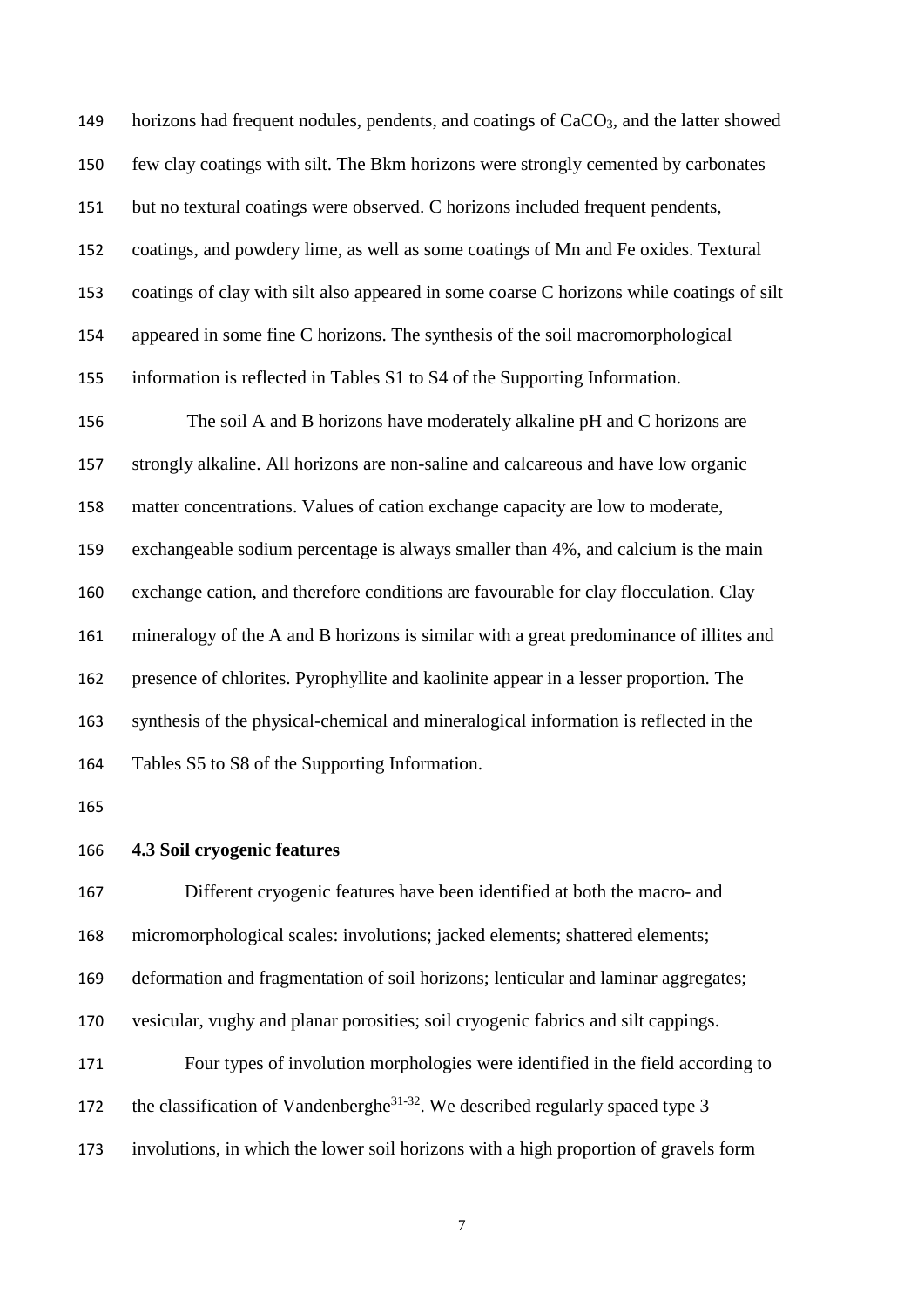wedges or narrow festoons penetrating the fine or moderately fine textured upper soil horizons, without dividing them. Involutions had a scalloped and symmetrical morphology, and appeared regularly spaced (Figure S2a). In some areas type 2 involutions were observed with spacings and heights of more than 60 cm but without lateral continuity (Figure 2a). Individual type 4 involutions (Figure S2b) and irregular and contorted type 6 involutions (Figure 2b) were also described.

 Most non-skeletal soils showed evidence of jacking of clasts up to 18 cm in size (Figures 2b, S2a, S2b), which appeared pointing towards the finer-textured soil horizons 182 above them. Frequently, these verticalized clasts had subsequently developed CaCO<sub>3</sub> pendents in the lower side (Figure S5e). Clasts with their pendents rotated close to 90º were commonly found, and in some cases several systems of pendents had developed in the lower part (Figure 2c).

 Frost shattering of different types of coherent materials such as alluvial clasts (Figure S2c, S4a, S4b), pendents of CaCO3 (Figures 2d, S3a, S3b, S4c), CaCO3 nodules (Figures 2e, S5a) and carbonatic crusts (Figures S2d, S3c) were identified.

 CaCO3 nodules had frequently undergone fracturing and rotation processes followed by the precipitation of an alternating banded filling of spar and micrite/microspar similar to the laminar pendents (Figures 2e, S5e). Such rotation also indicates processes of internal deformation of the horizon by cryoturbation (Figure S5e). Bladed cracks also appeared in laminar pendents (Figure S3b). At the microscopic scale, fractures of textural coatings and redox accumulations of Fe-Mn oxides were also observed (Figure S5b).

 Break planes, planar gaps or new porosity often developed along the contact between clasts and their pendents (Figure S5c), or within the calcitic pendents (Figure S5d) or crusts (Figure S3c). These cryogenic features were usually identifiable under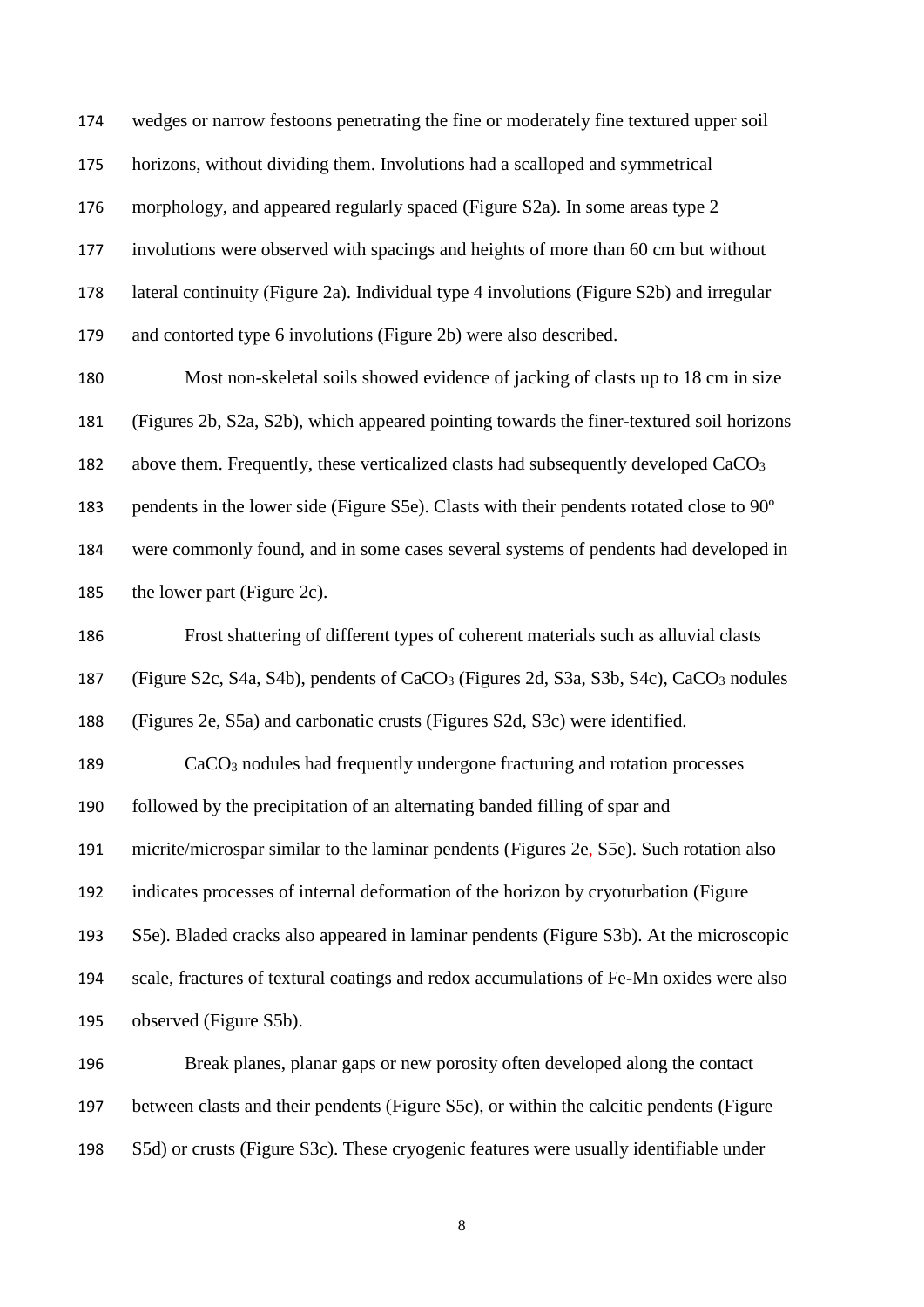the microscope due to the presence of textural coatings and infillings (Figure S3a). Palisade morphologies of spar crystals in some bands of calcite accumulation within the pendents indicated their growth in voids without volume restrictions (Figures S3a, S3b). Features that mainly occurred in non-skeletal horizons included fragmentation and deformation of the limits of C horizons (Figures S2e, S2f), rotation of pendents developed in clasts (Figures 2c, S5e), rotation of nodules with pendents (Figures 2e), and silt cappings made up of two generations (Figure S4d). Frequent lenticular 0.2 -0.4 m thick beddings in fine sandy silt C horizons appeared 2 to 3 m below the terrace surface (Figure 2f). Smooth planar fissures with non-conforming boundaries demarcated the platy aggregates (Figure 2f, S4g). Vesicular porosity was rare (Figure S3d) and vughy was more frecuent (Figure S3d). Vughs, cracks, and triangular or square star-like interpedal connected pores with planar voids (Figure S3e) often occurred in non- skeletal fine-textured C horizons. Rotation and succitic fabrics of sand grains or gravels were described at a microscopic scale in Bwk and Btk horizons (Figure S3f). Areas with an organization with preferential diagonal orientation (Figure S3g), as well as an orbicular rotational fabric with an arched arrangement of the sand grains forming curved bands (Figure S3h) were also identified. 

# **4.4 Textural features and Fe-Mn oxide accumulations**

 Features showing particle translocation, such as coatings, cappings, intercalations, and, in a lesser proportion, infillings and fragments of cutans, were 221 identified in B horizons of some soils. These features were usually complex, i.e. they included several stages or phases of formation that differ in texture and color mainly due to their different grain size. In some cases the coatings had been incorporated into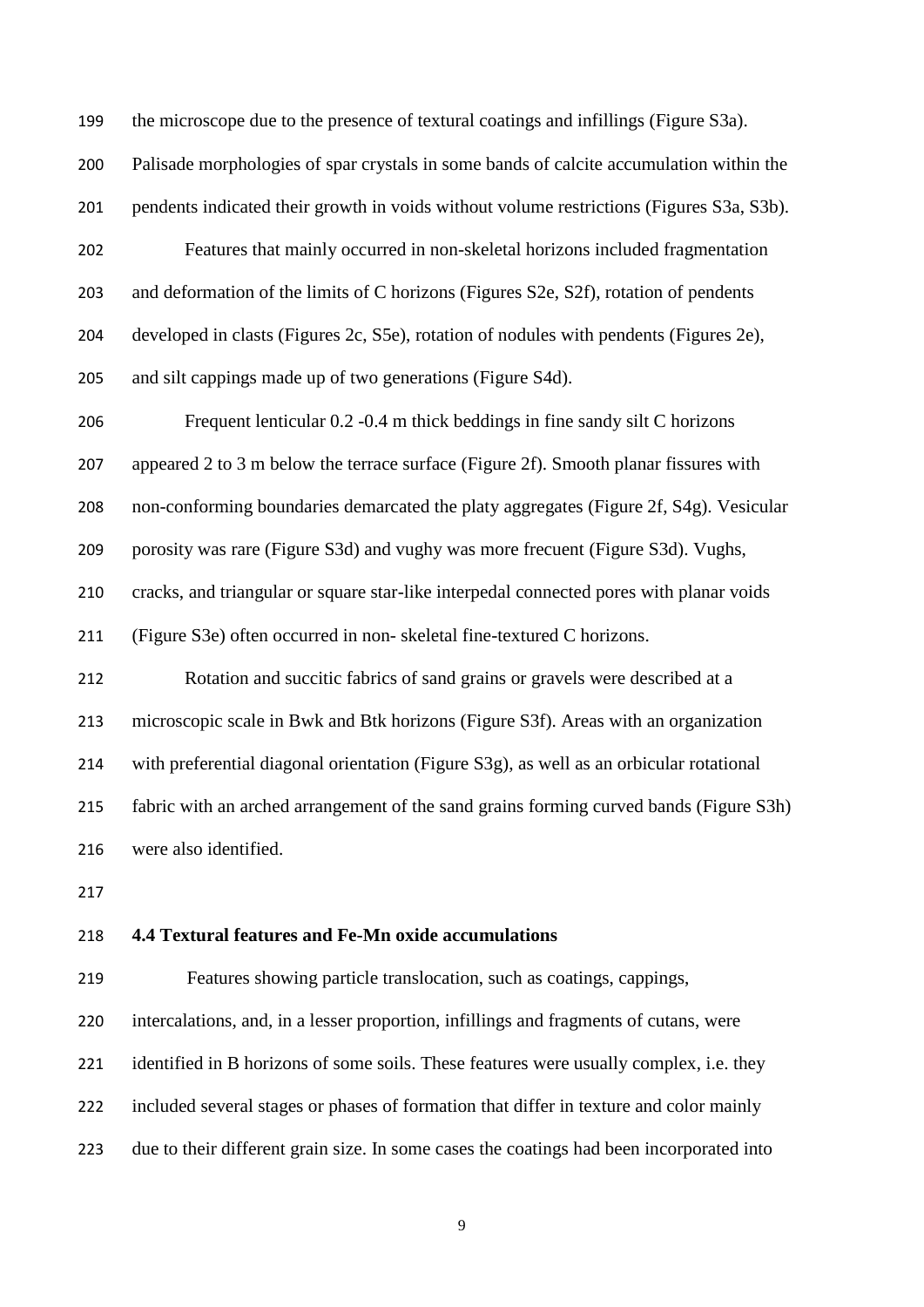different carbonatic accumulations by the growth of the calcite crystals. These features were distributed within the pedogenic porosity and in cracks of shattered stones (Figure S4c, S4a).

 Three types of textural pedofeatures were identified based on microscopy birefringence and grain size. One type was composed of impure clay (Figure S4c) and rarely dirty clay, and no clean or micro-laminated clay coatings were detected. A second type was made up of clay mixed with silt in variable proportions (Figures S4a, S4b), silt with some clay, clay with a small proportion of silt, or basal mass. The latter appear in all types of B horizons and in skeletal C horizons (Figure S4e).

 The third type of textural pedofeature was the occurrence of silt accumulations. They were widespread in non-skeletal C horizons (Figure 2f). In skeletal C horizons these accumulations appeared forming infillings between clasts, link cappings, and cappings (Figure S4f). Pedofeatures with banded fabric (Figure S4g) were also observed in the shape of a complex feature with sandy basal mass with laminar or lenticular microstructure, silt caps, and layers of sorting sands.

 In some cases, two families of silt cappings were recognized in the same soil horizon representing two mobilization stages of the silty material, a younger capping, linked to soil aggregates and planar porosity, and an older one which appears as near- parallel silty intercalations within the soil groundmass. Figure S3d shows an example of the latter arranged at an angle of about 60º-70º with respect to the direction of the younger caps. Downturned silt cappings caused by soil deformation were also present (Figure S4h).

 Coatings of Fe and Mn oxides on gravels and coatings made up of fragments of those coatings were described in skeletal C horizons (Figure S2g, S5b), while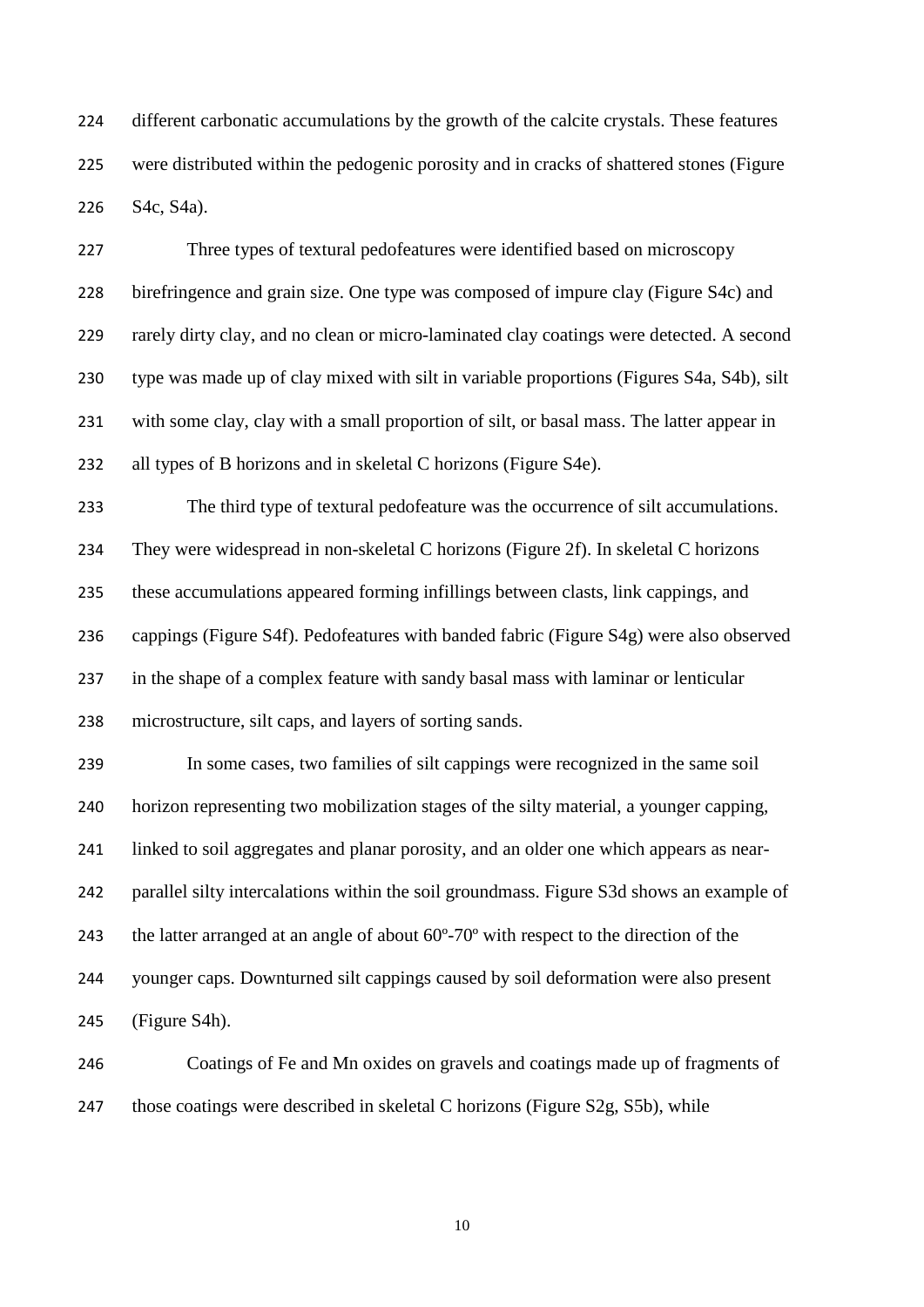impregnative diffuse nodules, hypo-coatings, and intercalations appeared in non-skeletal Bwk, Btk, and C horizons.

- 
- **4.5 Carbonatic accumulations**

252 The most abundant CaCO<sub>3</sub> accumulations were pendents, nodules, and crusts, though pseudomorphs of roots (queras), and infillings with different calcite habits (acicular, microspar, and spar crystals) were also identified. Intense dissolution morphologies were also identified on the surface of carbonatic rock fragments in C horizons with over 70% of coarse fragments (Figure S5h).

 Several types of pendents were identified. Laminar pendents, 0.1 to 45 mm thick, appeared at the base of rock fragments (Figures S5c, S5d), carbonatic nodules (Figure 2e), or crusts (Figure 3) in Bwk, Bkm, and Btk horizons. These pendents were organized in coloured alternating bands of grey spar and brown micrite/microspar which suggests alternating clay and fine silt enrichment (Figure S5d). The base of the bands was smooth, wavy, or arched and lacked mammillary or botryoidal structures (Figure S5c, S5d). There were also spar fillings in palisade or double palisade in planar voids (cracks) of cryofractures (Figure S3a, S3b).

 Columnar pendents with a length of 4-55 mm and a width of each individual pendent of 0.15-20 mm appeared at the base of laminar pendents of stones and carbonatic crusts (Figures 3, S2h), sometimes coalescing into a stalactitic mammillary to botryoidal appearance (Figures 2g, 2h, S5f), in Bwk horizons and at the base of fractured calcareous crusts. The presence of voids appeared necessary for unrestricted calcite accumulation in these pendents (Figure 3). They were internally organized into alternating arched bands of grey spar and brown micrite/microspar (Figure 2g). The individual spar crystals showed a conspicuous morphology of elongated scalenohedrons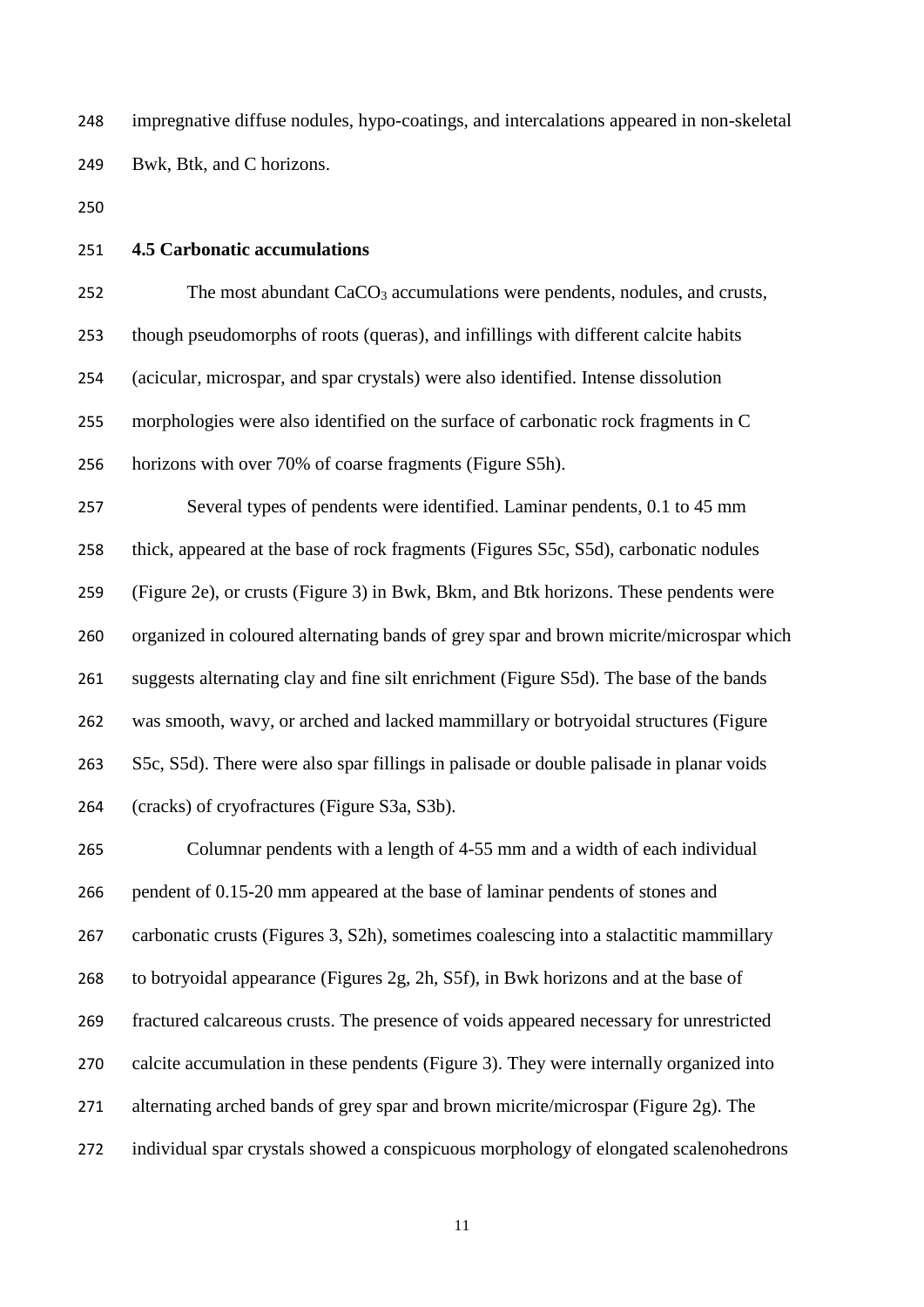with a prominent radial extinction (Figure S5g). The most frequent form of the lower limit of the bands was scalloped, mammillary, and digitated.

275 Frequent impregnative  $CaCO<sub>3</sub>$  nodules were identified in medium to fine textured B horizons. Nodules ranged between 2 and 15 mm in size, were rounded or had vertically elongated sections, and showed varying degrees of purity, the more reddish ones containing a greater proportion of basal mass of the horizon. There were differentiated up to three generations of carbonate accumulations associated with the nodules (Figure S5a), mostly micrite but also microspar, often appearing as pendents. The joint presence of nodule and pendent outside its original position allowed the identification of nodule rotation due to soil deformation processes (Figure 2e). Break planes produced by cryoclastic processes favoured the development of compound accumulations similar to pendents (Figure 2e).

 The calcareous crusts were mostly conglomeratic (Figure 2h), but some were nodular-oolithic or with laminar facies at the top. Near-horizontal or cross-plane 287 fractures of the crusts (Figure S2d) with  $CaCO<sub>3</sub>$  precipitations and coalescent columnar pendents were identified (Figure S2d, S3c).

#### **5 DISCUSSION**

# **5.1 Genesis of pedofeatures**

 Alternative explanations to the set of features described other than periglacial 293 processes, as proposed by some authors<sup>4</sup>, may be rejected. Mass wasting often results in 294 features similar to involutions<sup>33-34</sup>, but these processes have not been observed in the soils of the T5 terrace, which has a general slope of about 1%.

296 Collapses related to karstic processes in gypsum or limestones<sup>11</sup> and volume changes associated with anhydrite expansion into gypsum cannot explain the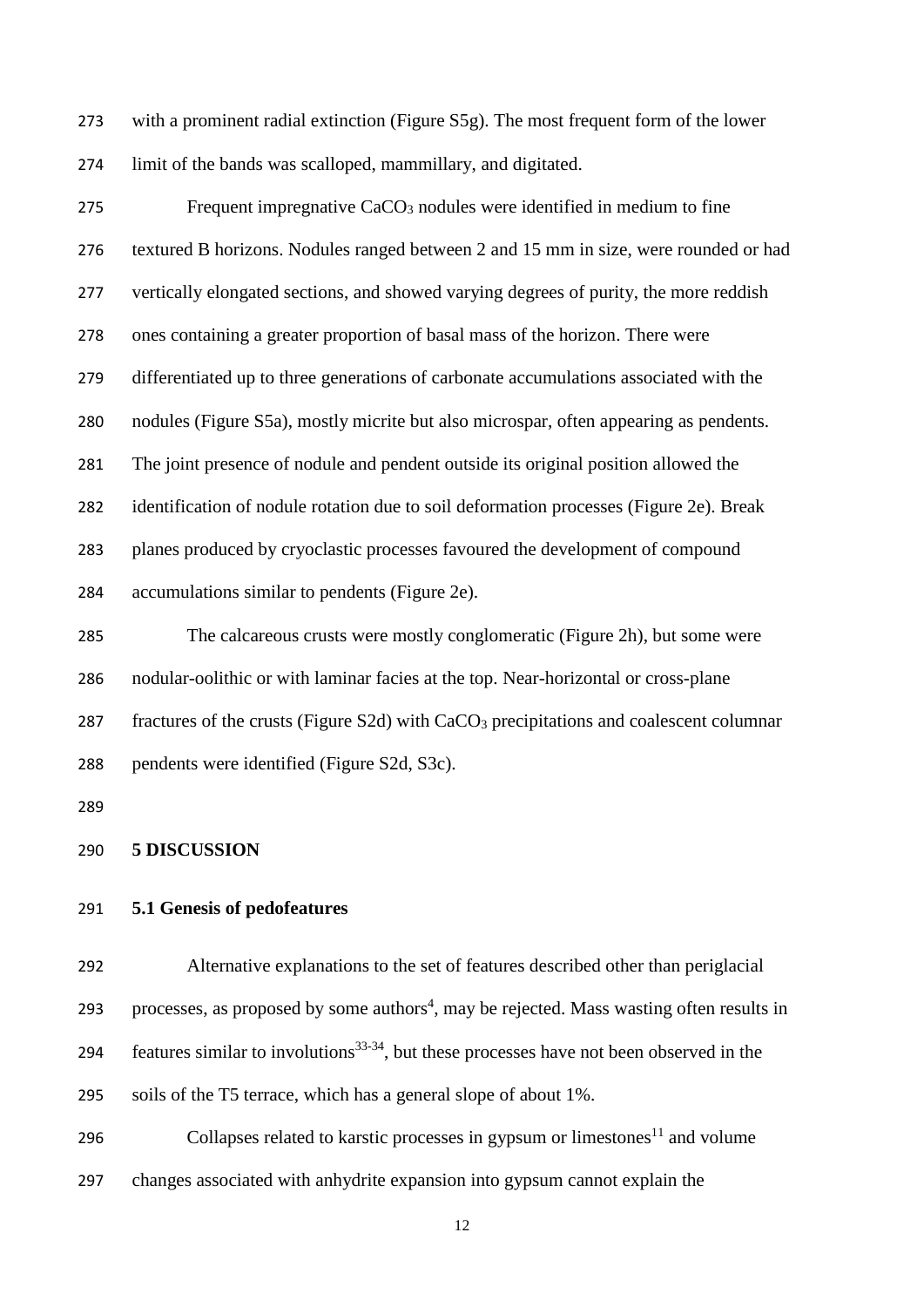deformities and fragmentation of soil horizons since the materials underlying the alluvial deposits are detrital rocks, mainly lutite and sandstone, and there are no gypsum rock or limestones in the area. Similarly, expansion-retraction of clay –rich materials 301 may be rejected as no expandable clays have been found in this region<sup>29,35</sup>.

 Windthrow of trees has been shown to cause deformation and involutions in soils<sup>36</sup>. However, the involutions identified in the soils studied are sufficiently generalized spatially, and show a continuity, symmetry and depth that discard this possibility.

 The hypothesis of collapses due to piping, which is a frequent process in the area<sup>29</sup> can be rejected for similar reasons. Tectonic deformations may also be disregarded as an alternative explanation, even though liquefaction features along the fault line may be mistaken for cryoturbation features<sup>37</sup>, because the area presents low seismicity<sup>38-39</sup>. Furthermore, sedimentary structures of load (load cast) or other sedimentary irregularities in the stratification<sup>11</sup> do not seem to correspond to the features described here.

 Cryoturbation involves processes of sorting, heaving, stirring, wedging, and  $\cdot$  cracking<sup>2,40</sup>. The occurrence in our soils of all types of involution described by 315 Vandenberghe<sup>31-32</sup>, except type 2, requires intense cold conditions, although not necessarily permafrost, and are facilitated by frost-defrost cycles. The traction exerted by the growing of ice lenses within rigid elements (e.g., stones, nodules) included in a matrix susceptible to frost progressively leads to the rotation and vertical alignment of  $\text{clasts}^{41-42}$ .

 The mechanisms involved in frost shattering include frost wedging, ice segregation, and hydraulic fracturing<sup>41</sup>. Frost shattering may also affect pedofeatures, disrupting soft iron nodules, clay coatings, or carbonate precipitates<sup>41</sup>. Deformed and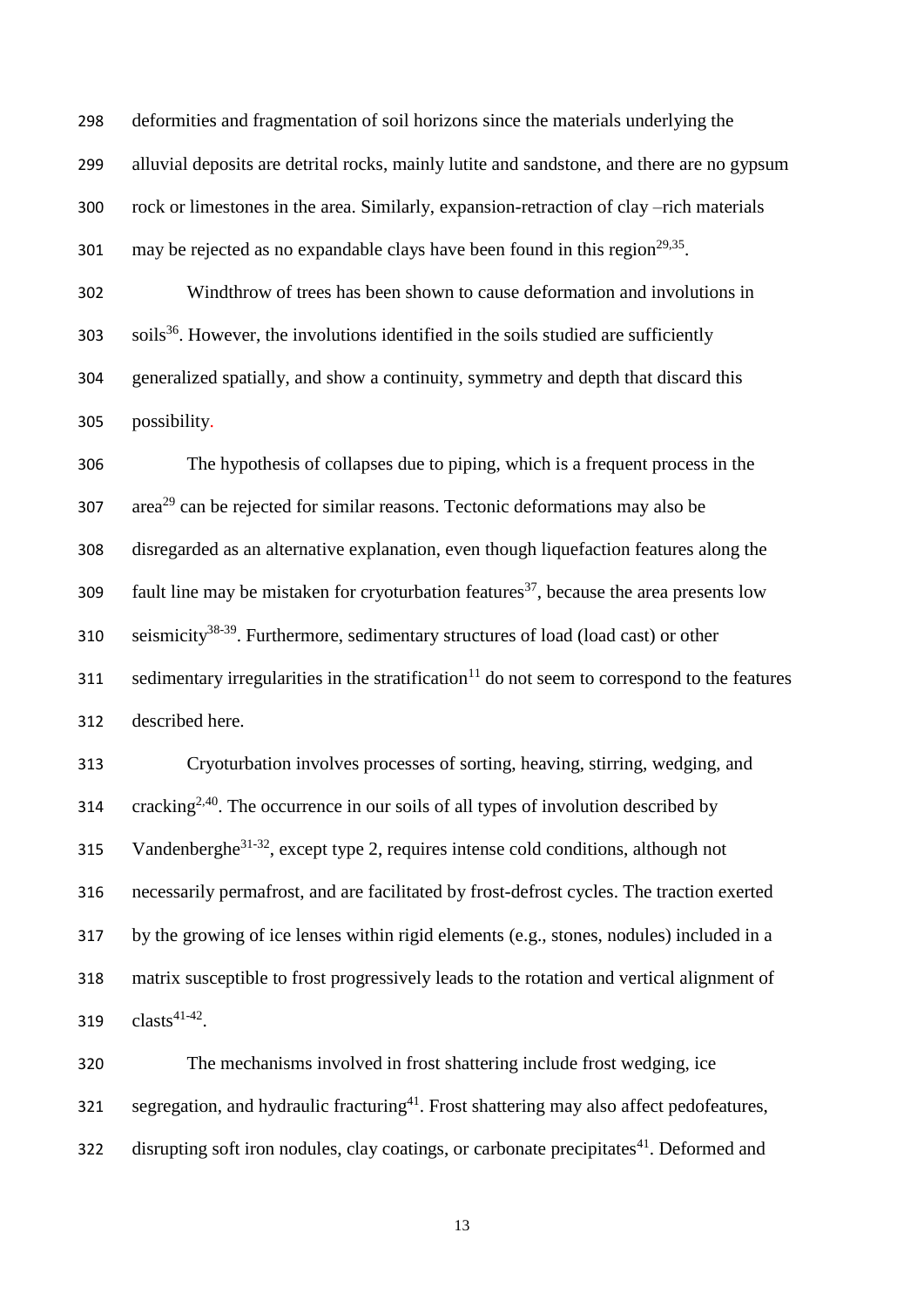broken horizons indicate mechanical stresses associated with cryoturbation that results 324 in displacement of the mass, ice segregation, and thermal cracking .

 Platy structures may be formed by ice segregation and soil desiccation as ice 326 lenses grow in the course of soil freezing<sup>43</sup>. Ice lenses develop perpendicularly to the direction of the freezing front, and thus their orientation is generally parallel to the ground surface. Soil aggregates become somewhat oriented because of repeated freeze- thaw cycles. In frozen state lenticular fabrics are separated by not only horizontal ice also but also by diagonal ice veins<sup>44</sup>. The succitic fabric<sup>27</sup> has been identified in differentent B horizons as a result, at microscale, of the traction exerted by growing ice lenses on rigid elements included in a matrix susceptible to frost. This process progressively leads to the rotation and vertical alignment of the clasts<sup>42</sup>.

 Vesicular porosity results from the expulsion of the air confined by the structural collapse that occurs during thawing, and the subsequent deformation of vesicular pores 336 produces the vughy porosity $43,45$ .

 The clay coatings described cannot be primarily associated with periglacial conditions as they require a temperate climate with moist periods both for the initial formation of clay-sized material and its subsequent mobilization leading to the  $f{40}$  formation of the coatings<sup>46-47</sup>. Furthermore, the reddish colour of these soils, with a hue of 5YR or 7.5YR that is related to the presence of hematite, suggests a much warmer 342 climate than even the present one<sup>47</sup>.

 The abundance of textural features, with mixed clay and silt, in the studied soils 344 demonstrates a strong downward migration of fine particles during ground melting<sup>48</sup>, 345 and although they are not pure clay cutans in the sense of those described by  $25-26$ , they indicate a certain degree of sorting. These textural features are common in cryogenic soils due to slaking under melting conditions and subsequent vertical frost sorting the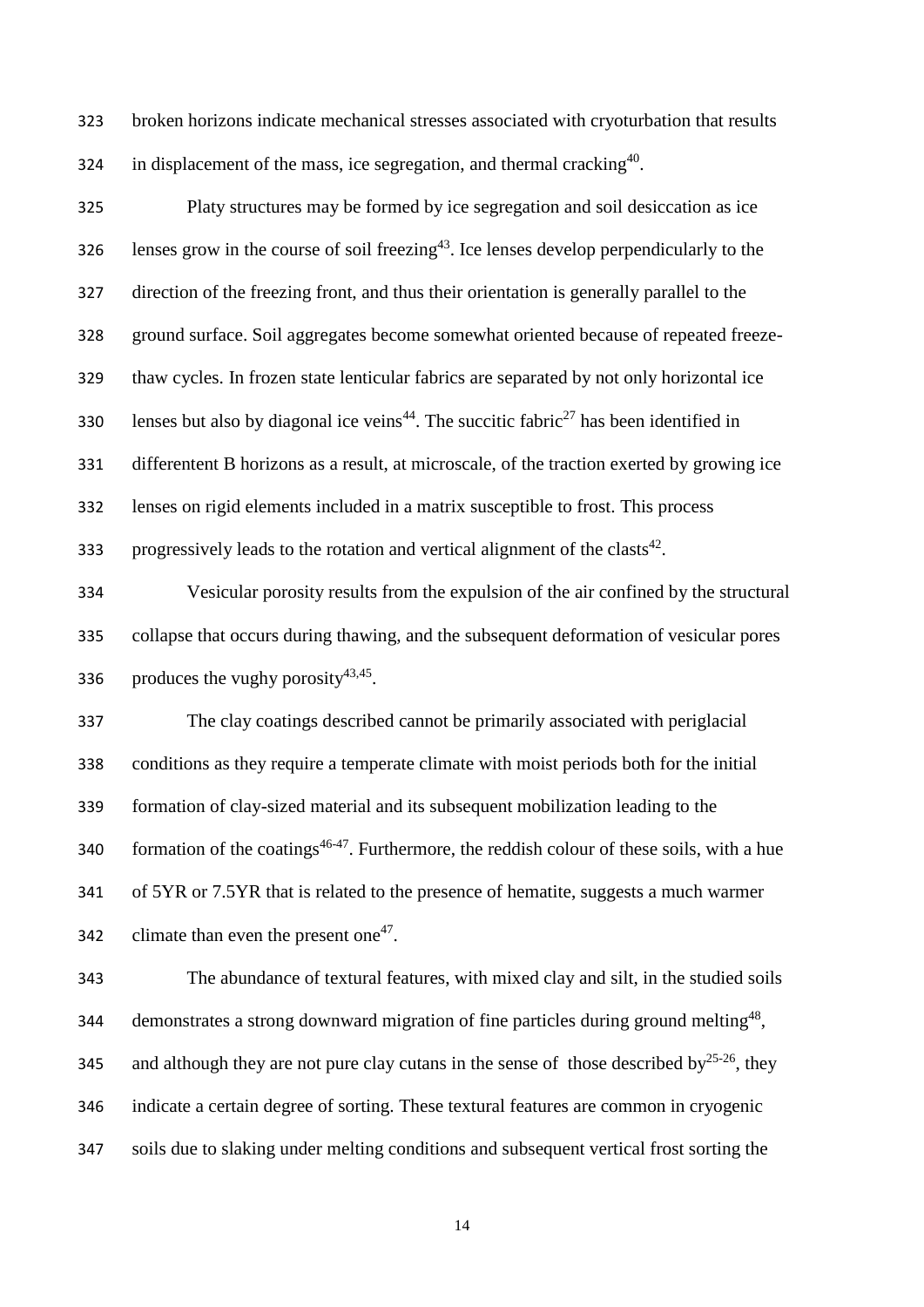sand and coarse silt fractions<sup>40</sup>. These clay and silt textural pedofeatures, as well as the clayey pedofeatures previously discussed, have frequently been incorporated into carbonatic accumulations by the growth of calcite crystals originating Btk and Btkm horizons.

 Silt cappings are also frequent in C horizons and have been linked to cryogenic 353 processes<sup>46,49</sup>. Silt and sand banded cryogenic fabrics result from a combination of compaction and cryodesiccation between growing ice lenses during soil freezing, and 355 illuviation on the upper surfaces of aggregates during soil thawing<sup>43,50</sup>. Resulting fabrics include dense platy peds separated by planar voids, banded fabrics, and lenticular zones of denser matrix. Many periglacial soils exhibit downward migration of fine particles, notably coarse silt, that bridge sand grains, fill macropores, and occur as caps on coarse  $f_1$  559  $\frac{1}{2}$  fragments<sup>40</sup>. These coatings form due to the melting of the ice lenses and ice coatings around the mineral grains.

 Coatings of Fe and Mn oxides indicate conditions of soil water saturation and 362 reduction producing  $Fe^{2+}$  and  $Mn^{2+}$  soluble compounds that are able to migrate in the soil solution and to later reoxidize and precipitate. In some cases cryoturbation processes break up the coatings on clasts and fragments, and the pieces may migrate gravitationally and accumulate in the form of Fe-Mn oxide cappings.

 The diversity of traits described, their characteristics, and relationships reflect processes of mixing, fracture, displacement and orientation of soil materials which 368 strongly suggest relict periglacial genesis<sup>2,32,40,41,49,51</sup> and underline the complexity of soil-landscape relationships<sup>52</sup>.

#### **5.2 Carbonatic pedofeatures**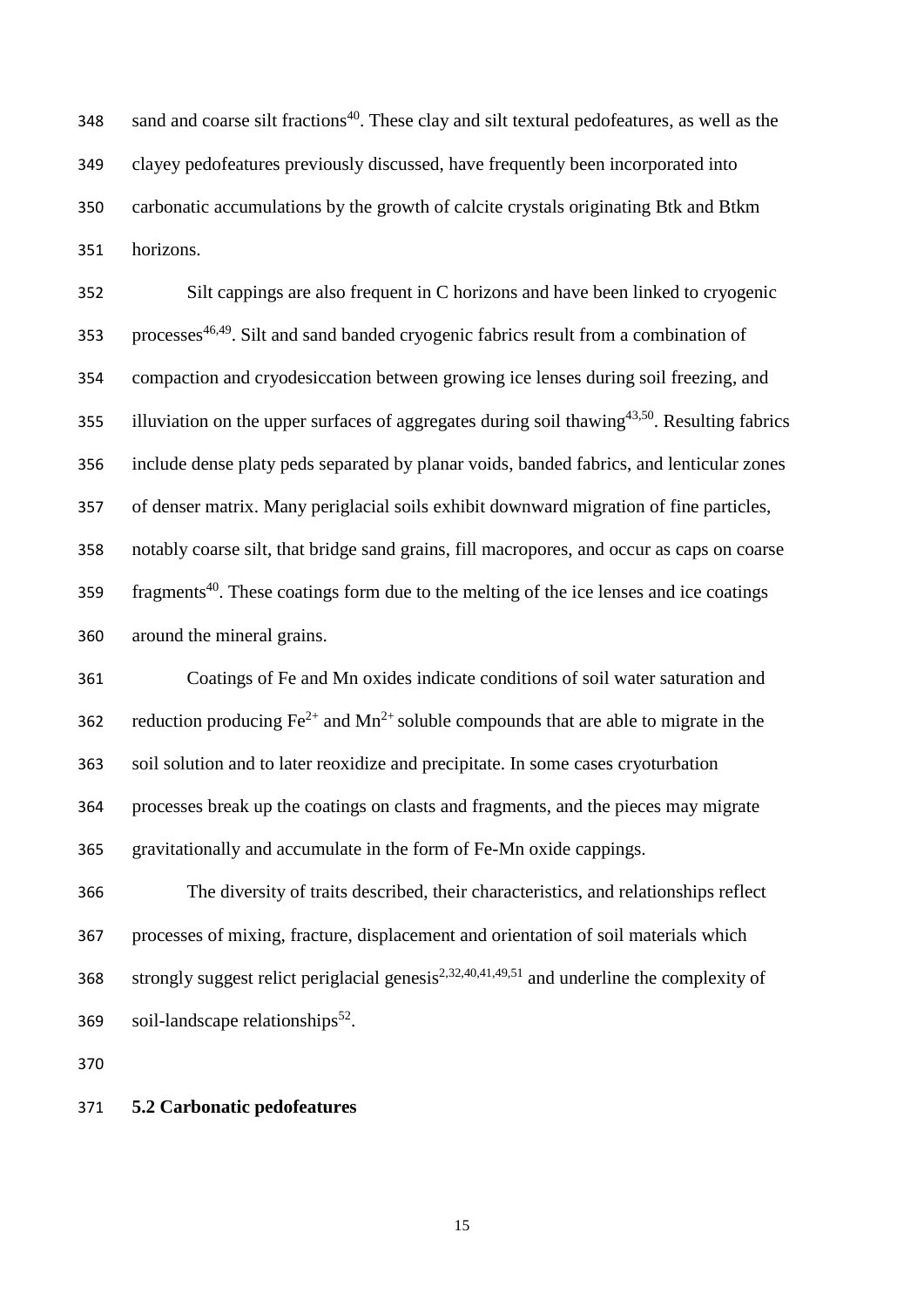Several studies have described cryopedogenic features in soils formed in 373 calcareous parent materials and / or with carbonatic accumulations<sup>53-60</sup>.

 Among all the carbonatic features described in our soils (i.e., pendents, nodules, nodules with pendents, powdery calcite, coatings, acicular crystals, root pseudomorphs, and crusts) only columnar pendents may be associated with pedocryogenic processes, but we do not discard that these processes may have been involved at some stage in the development of some of those carbonatic features.

 Columnar pendents require space for repeated precipitation of calcite phases. This space may be produced by ice lensing and frost-induced moisture retractions allowing the vertical growth of columnar pendents without space restrictions in a similar pattern to stone jacking<sup>49</sup>. Figure 3 shows particularly well-developed columnar 383 pendents with internal morphology similar to but thicker than those described by<sup>55</sup>.

 Altough the formation of calcareous nodules, laminar pendents, and crusts may not be related to cryoturbation phenomena, their fracturing and the subsequent infilling of cracks with CaCO<sub>3</sub>, as well as the rotation processes, can be associated with periglaciarism<sup>60</sup>. Many studies demonstrate the role of ice on the mechanical weathering of rocks or other indurated materials<sup>61</sup>. Petrocalcic horizons formed in-between non- indurated soil horizons would be especially prone to cracking and disruption by cryoturbation<sup>60</sup>. The various observations that indicate fragmentation of soil components, translocation of silty and/or clayey materials, and infilling of voids and cracks by precipitation of calcite highlight the complexity and difficulty of elucidating the true temporal sequence of these carbonate pedofeatures for dating purposes as 394 previously noted by<sup>62</sup>. We actually performed U/Th series dating of two petrocalcic horizons sampled from the same quarry as the samples used for IRSL dating but the 396 results were inconsistent between them  $(113.6\pm 2.5 \text{ ka BP and } 13.1\pm 2.5 \text{ ka BP for the})$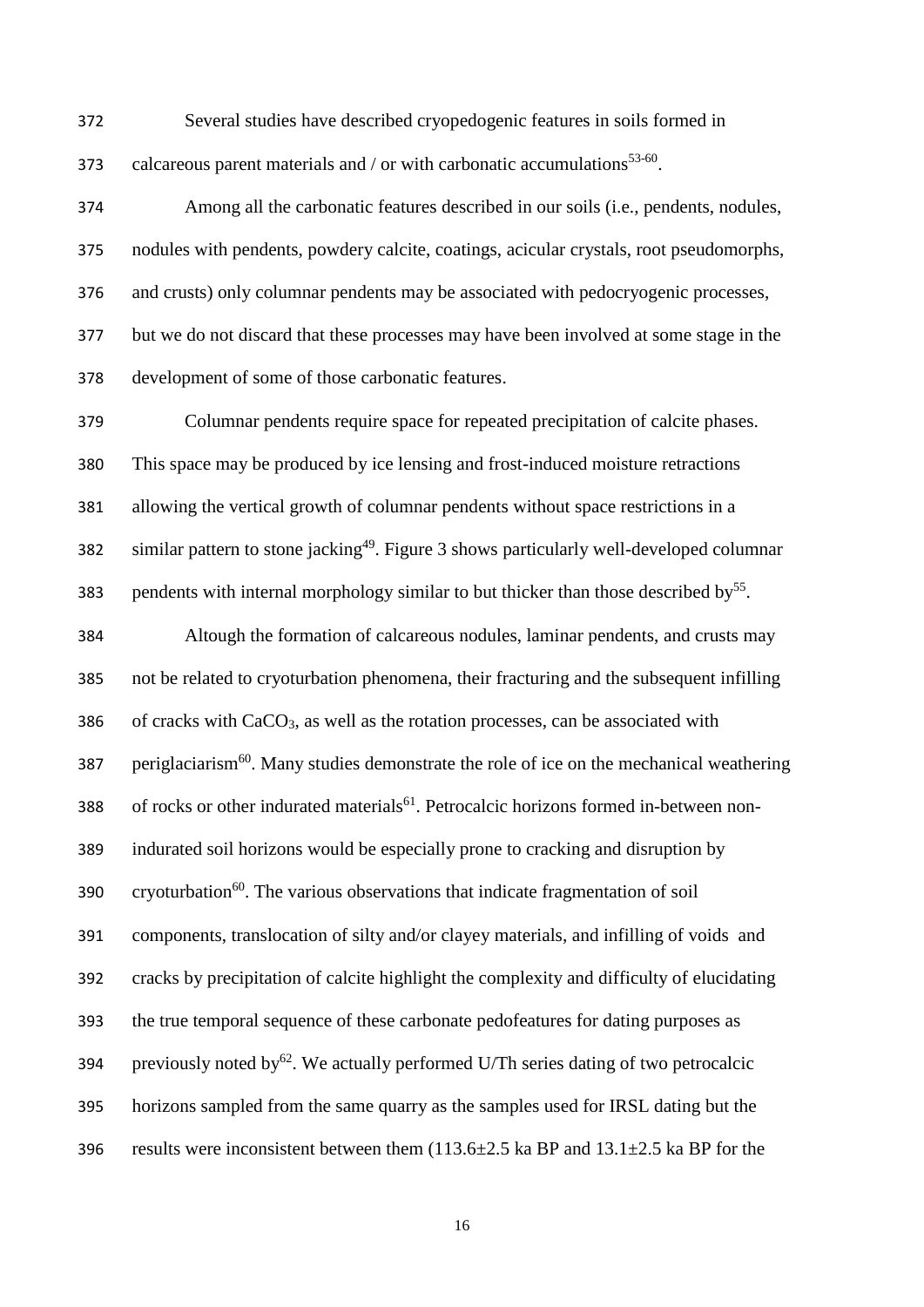upper and lower samples, respectively). We suggest that the occurrence of various polycyclic phases within these carbonatic accumulations requires very precise sampling of well-defined and specific features in order to obtain meaningful dating results.

### **5.3 Palaeoenvironmental significance of periglacial features**

 The periglacial soil morphologies described are almost limited to the western part of terrace T5 as in the central and eastern zones only some jacking of clasts, prismatic carbonate pendents, and cryoturbation of crusts appeared.

 The accumulations of Fe and Mn oxides together with the dissolution features on carbonate clasts in horizons with a high proportion of rock fragments, indicate that the high transmissivity of these horizons may have favoured their contact with a persistent water table with variable temporal saturation in calcite, in support of the hypothesis of a paleohydrological regime with a shallow water table in this area. This hypothesis is coherent with previous work regarding the formation of Sariñena endorheic basin which suggested that the T6 residual reliefs of Santa Cruz and Puyalón (Figure 1) occluded a 412 low-lying zone in the western Sariñena high plain where shallow water was available<sup>29</sup>.

 Up to now periglacial features at low altitude in the Iberian Peninsula have only 414 been described on the coast of Galicia (northwestern Spain). Relict periglacial 415 cryoturbations and occasional ice wedge morphologies<sup>4</sup> have been reported in the Duero 416 Basin at a similar latitude to Sariñena but at a higher altitude (about  $800 \text{ m a.s.}$ ).<sup>5-6</sup>.

 The soil morphologies described in Sariñena high plain also suggest conditions of deep seasonal frost. The type 2 involutions are discontinuous and the other periglacial features would require frequent alternating conditions of freezing and 420 thawing and/or long-term and deep seasonal freezing<sup>32</sup>. The thickness of the cryogenic-affected layer, as inferred from the distribution of involutions and frost jacking in the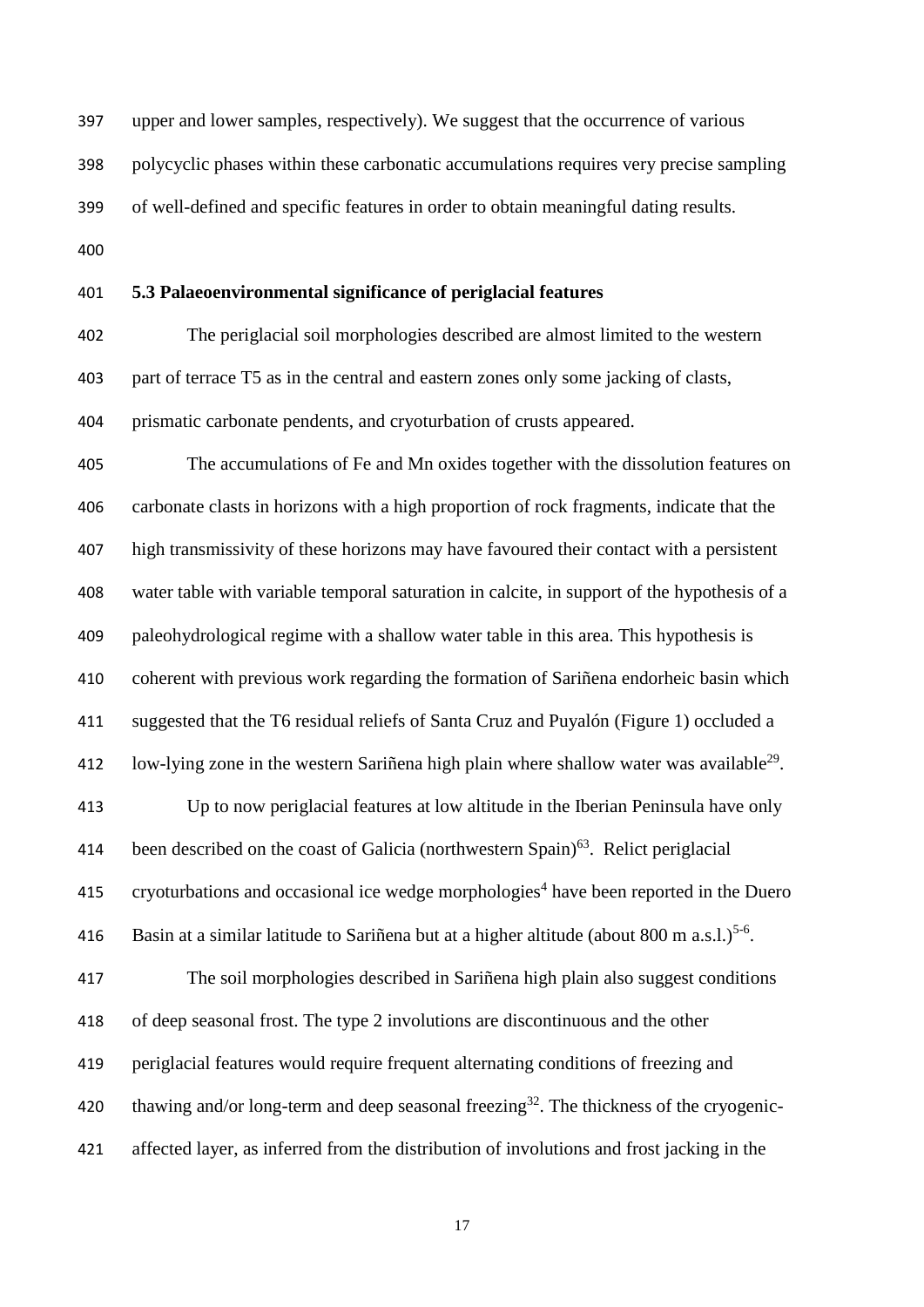soil profiles, is 1.8 m in average. In Europe, the latitudinal limit of deep seasonal frost 423 for flat areas in France has been suggested at  $43^{\circ}$  latitude<sup>64-65</sup>, though small scale or isolated cryoturbations occur in areas without permafrost that are subject to seasonal  $\cdot$  frost<sup>40</sup>. We therefore propose deep seasonal frost conditions, and not a continuous periglacial environment, as the main driver of the cryopedogenic features described. To our knowledge, fluvial deposits of terrace T5 and related soils surrounding Sariñena high plane are the only morphopedosedimentary unit affected by periglacial processes in the Quaternary sequence of staircase terraces developed along the Alcanadre River valley. Considering the dates provided by IRSL dating technique the T5 terrace formation occurred from 274 to 222 ka BP, under cold environment with enough water availability to promote the production and transport of sediments to the river channels. The periglacial features studied and associated processes would have taken place at one or more of the various cold periods between 274-222 and 12 ka BP. The aggradation process of terrace T5 was not fed by glaciar outwash pulses because the mountain headwaters (External Pyrenean Range) were not glaciated during the Quaternary. Alternatively, it would be related to periglacial environmental 438 conditions<sup>66</sup> with enough water availability to enhance the sediment supply. Moreover, the sparse steppe vegetation and the seasonal distribution of rainfall might have 440 favoured runoff from slopes and intensified mechanical bedrock weathering<sup>67</sup>. Therefore, we suggest the prevalence of periglacial conditions in the source areas feeding the sedimentary fluvial aggradation in the Alcanadre River valley around 274- 222 ka BP. During the subsequent soil formation phase water availability would have decreased ceasing the alluvial activity while cold conditions would remain favouring active periglacial processes in soils and sediments.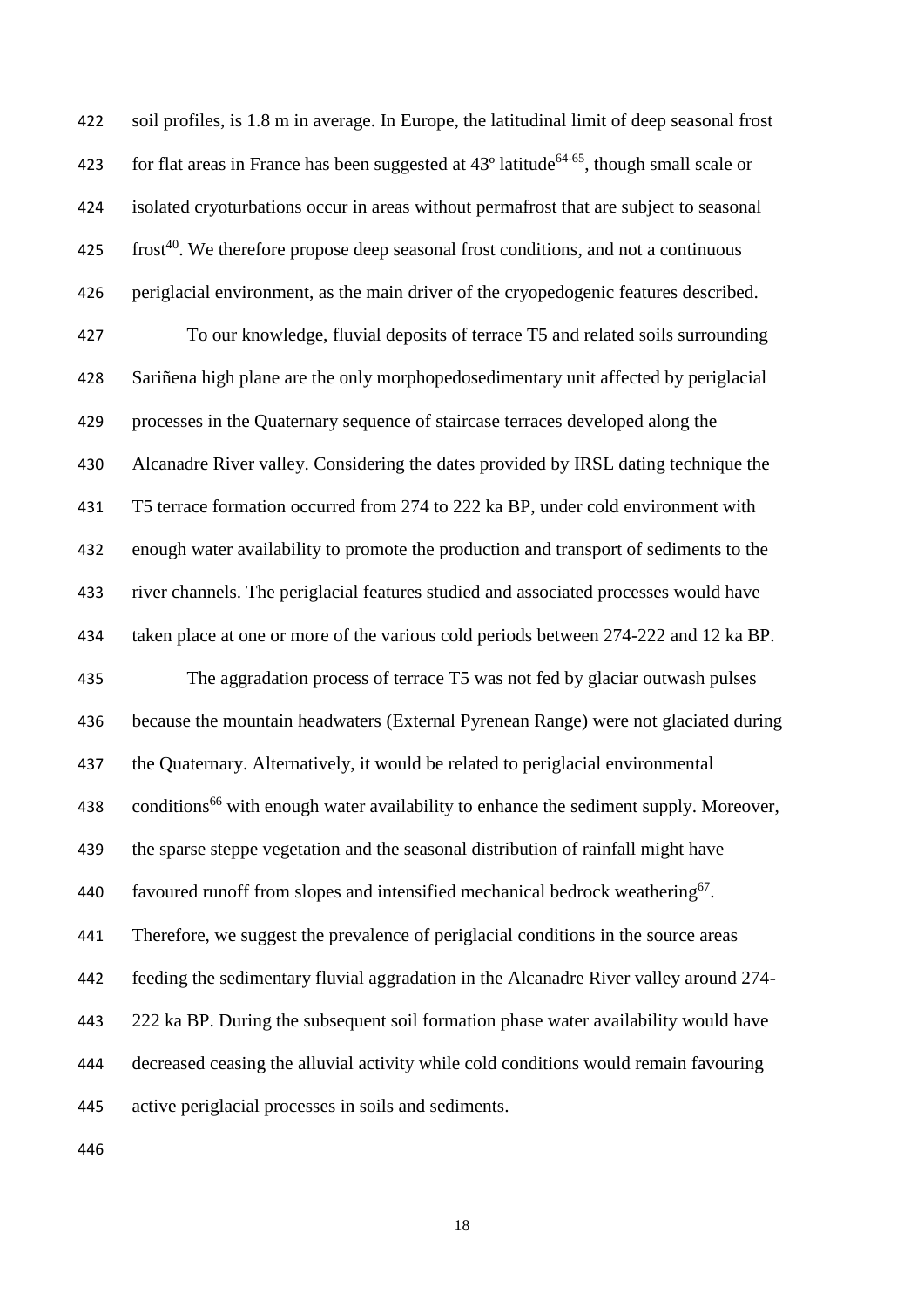## **6. CONCLUSIONS**

 Relict periglacial features have been identified in calcareous soils of a fluvial terrace at a middle latitude (41º49'N) and a low altitude of 300 m a.s.l. in Europe. The soil horizons showed a variety of cryopedogenic features at different scales, from the field to the microscope, which are related to the deformation and disruption of soil components and translocation of material due to deep seasonal frost conditions. These macro and microfeatures, which are unique in the region, are the result of specific edaphic conditions related to the occurrence of a shallow water table under a cold dry seasonal-frost climate and soil materials with different frost susceptibility. The periglacial features studied would have developed between 274-222 and 12 ka BP. The presence of cryopedogenic features in soils of the Middle Ebro Valley may have significant implications regarding the use of these and other mid-latitude calcareous soils for geochronology and palaeoenvironmental reconstruction. The calcareous composition of soils has conditioned the formation of conspicuous microfeatures. A possible cryogenic genesis for columnar carbonate

pendents is proposed. Further work on the specific cryogenic processes associated with

features in calcic horizons is required, as well as a more precise dating of these features.

## **ACKNOWLEDGEMENTS**

 This study was funded by the Spanish Ministry of Economy, Industry and Competivity under the projects CGL 2017-89603-R and PCI2018-092999. We thank Ramón Juliá (ICTJA-CSIC), Ignacio Bilbao and Natividad Segura for their field support and helpful discussions, and César Trillo for the facilities provided. We are grateful to the three anonymous reviewers for their helpful comments on a previous version.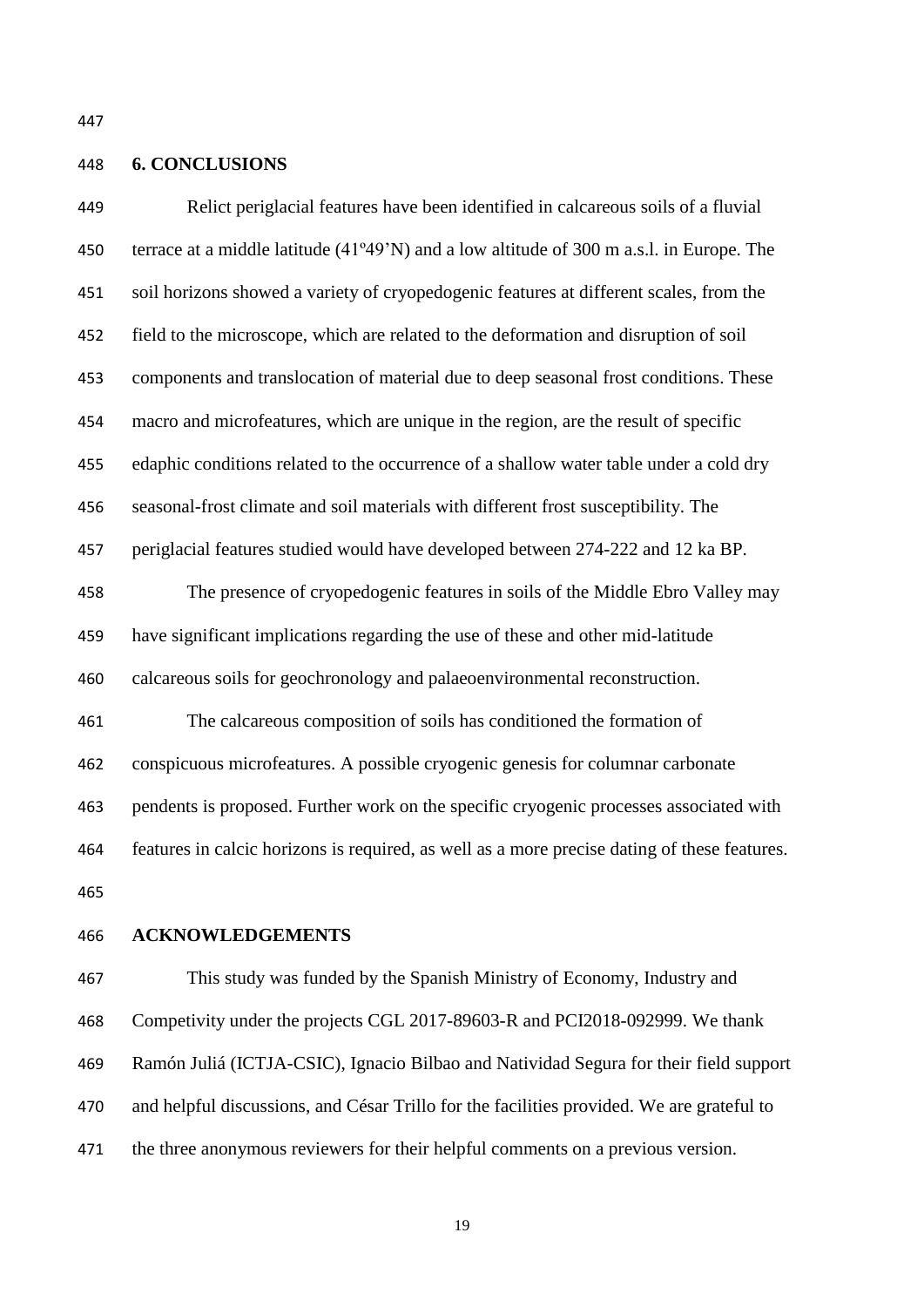We dedicate this paper to the memory of our colleague Carlos Sancho, who

passed away while this paper was under review.

# **SUPPORTING INFORMATION**

- **Figure S1** Cryogenic macromorphological features
- **Figure S2** Cryogenic micromorphological features
- **Figure S3** Cryogenic micromorphological textural features
- **Figure S4** Micromorphological carbonatic and redox features
- **Table S1** Macromorphological characteristics of the studied soils
- **Table S2** Macromorphological features of pedon SAR-10
- **Table S3** Macromorphological features of pedon SAR-11
- **Table S4** Macromorphological features of pedon SAR-12
- **Table S5** Physical and chemical data of pedon SAR-10
- **Table S6** Physical and chemical data of pedon SAR-11
- **Table S7** Physical and chemical data of pedon SAR-12
- **Table S8** Clay mineralogy of selected soil horizons

## **REFERENCES**

- 1. Tricart J, Cailleux A. Le Modelé des Régions Périglaciaires. Traité de Géomorphologie, tome II, Paris: SEDES. 1967.
- 2. Washburn AL. 1980. Geocryology. New York: Wiley. 1980.
- 3. French HM. The Periglacial Environment, Third Edition. Wiley: Chichester. 2007.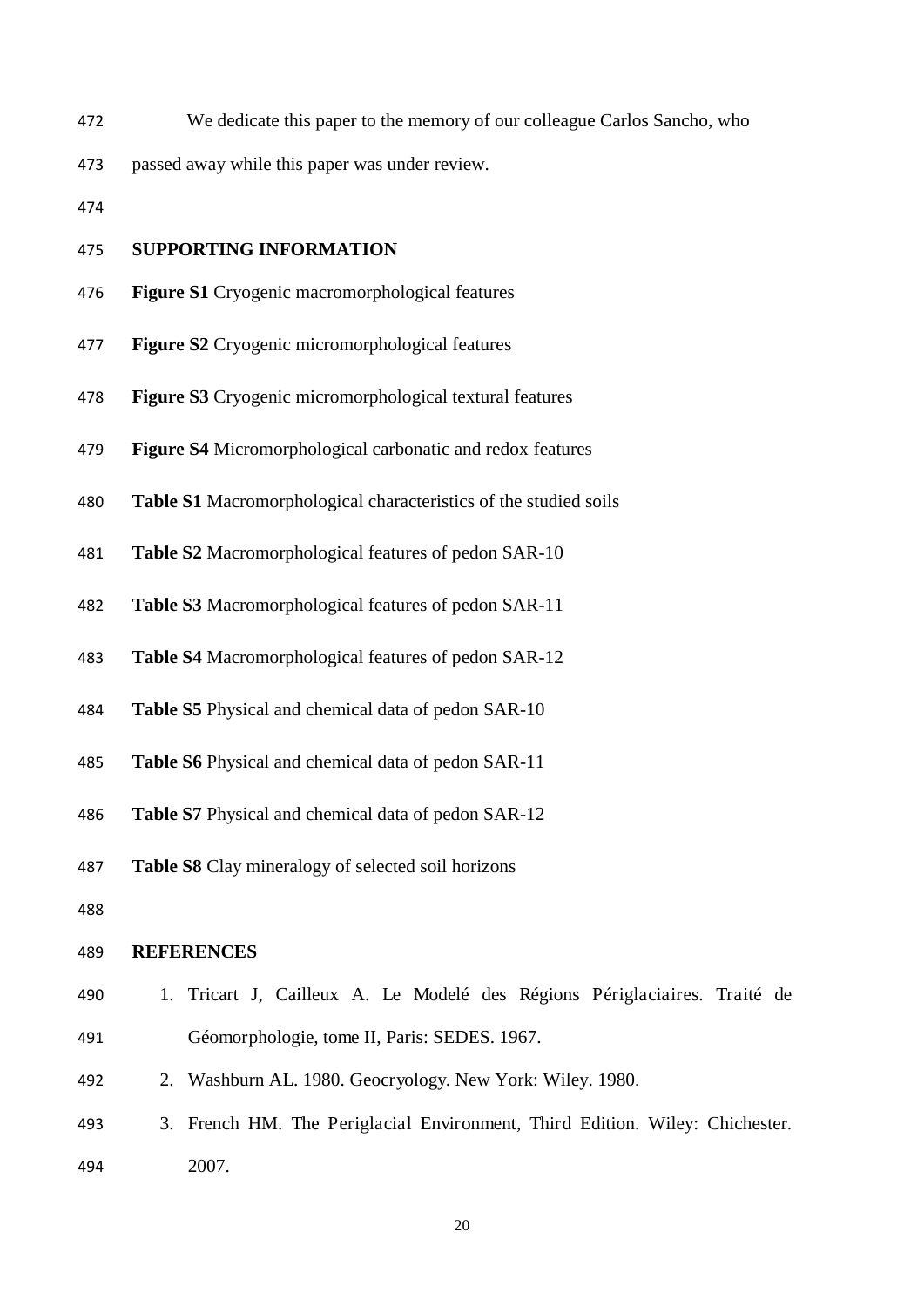- 4. Gonzalez-Martín JA, Pellicer F. Rasgos generales del periglaciarismo de la península Ibérica: Dominio continental de las tierras del interior. Cuad Inv Geogr. 1988; 14: 23-80.
- 5. Serrano E, Pelleteiro R, Otero M. Huellas pleistocenas de frío intenso en la Cuenca del Duero: Cuñas de arena relícticas en las terrazas del Pisuerga. In: Úbeda X, Vericat D, Batalla RJ, eds. Avances de la Geomorfología en España, 2008-2010. Barcelona: SEG-Universitat de Barcelona; 2010: 417-420.
- 6. Oliva ME, Serrano A, Gomez-Ortiz MJ et al. Spatial and temporal variability of periglaciation of the Iberian Peninsula. Quat. Sci. Rev. 2016; 137: 176-199
- 7. Valero-Garcés B, González-Sampériz P, Navas A, et al. Paleohydrological fluctuations and steppe vegetation during the last glacial maximum in the central Ebro valley (NE Spain). Quat Int. 2004; 122, 43-55
- 8. Brosche KU. Neue beobachtugen zu vorzeitlichen periglazialerscheinungen im Ebrobecken. Z Geomorph N.F. 1971; 15:107-114.
- 9. Brosche KU. Vorzeitliche periglazialerscheinungen im Ebrobecken in der ungebung von Zaragoza sowe ein beitrag zur ausdehnung von schuttund bloakdecken in zentral-und-w-teil der Iberische habinsel. Gotting Geogr Abh., 1972; 60: 293-316.
- 10. Johnson G. Cryoturbation at Zaragoza, Northern Spain. Z Geomorph N.F.1960; 4:74-80.
- 11. Van Zuidam R. 1976. Periglacial-like features in the Zaragoza region (Spain). Z Geomorph N.F. 1976; 20:227-234.
- 12. Bomer B. Les phenomenes periglaciares dans le Bassin de l'Ébre et ses marges (Espagne).In: Colloq. Perigl. d*'altitude du domaine Mediterranéen et abords.* Strasburg 12-14 mai 1977. Assoc Geogr. D'Alsace, pp 169-176.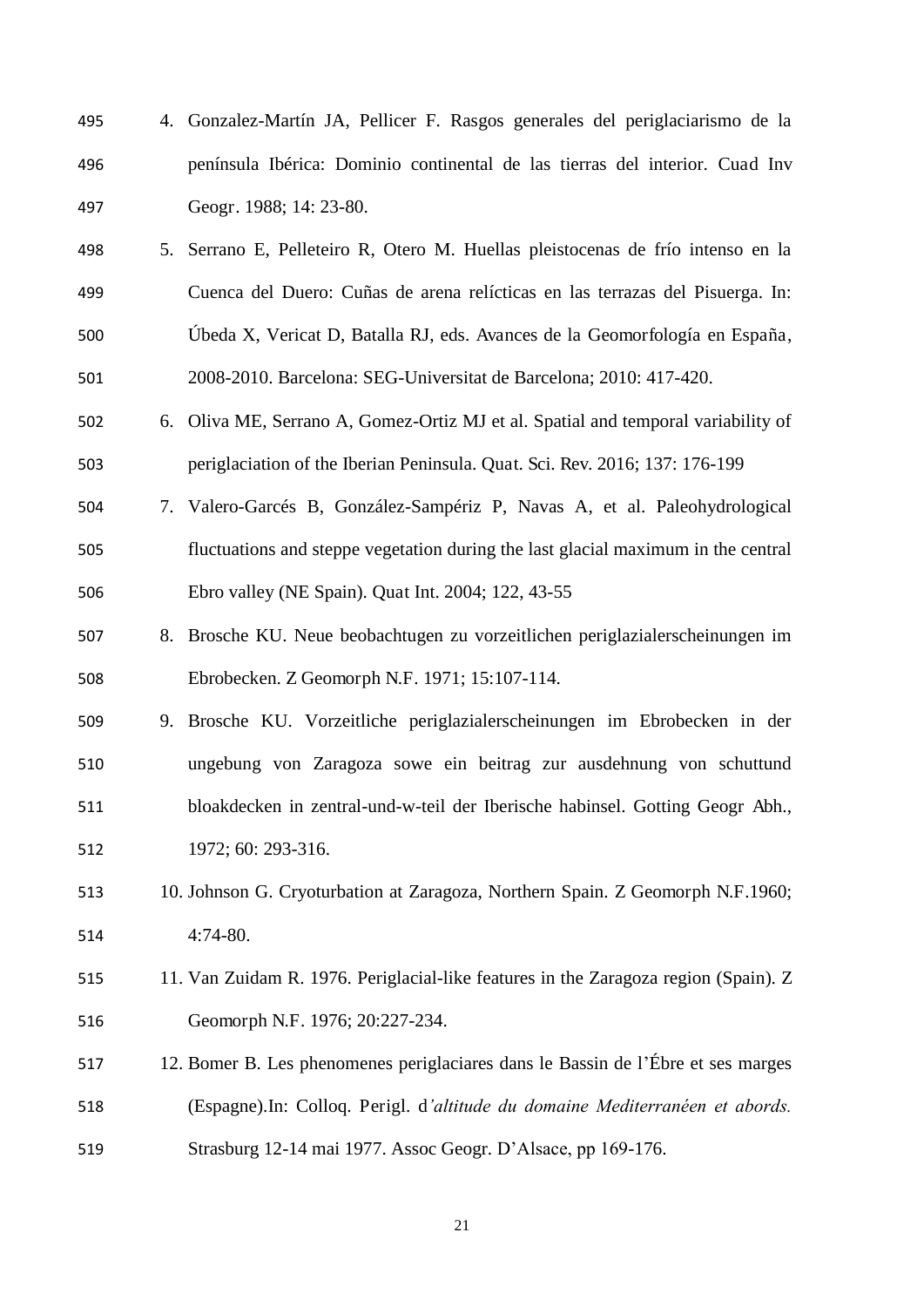- 13. Simón JL, Soriano A. Diapiric deformations in the Quaternary deposits of the central Ebro Basin, Spain. Geol. Mag. 1986; 123: 45-57.
- 14. Lewis C, McDonald E, Sancho C, Peña-Monne JL, Rhodes E. Climatic implications of correlated Upper Pleistocene glacial and fluvial deposits on the Cinca and Gállego Rivers (NE Spain) based on OSL dating and soil stratigraphy. Global Planet Change. 2009; 67: 141-152.
- 15. Boixadera J, Poch RM, Lowick SE, Balasch JC. Loess and soils in the eastern Ebro Basin. Quat Int. 2015; 376: 114-133.
- 16. Rodríguez-Ochoa R., Balasch JC, Olarieta JR et al. Loess deposits in the lower Ebro Basin (NE Iberian Peninsula). In: Simó I, Poch RM, Pla I, eds. Proceedings of the 1st World Conference on Soil and Water Conservation under Global Change-CONSOWA. Lleida: Universitat de Lleida; 2015: 103-106.
- 17. Quirantes J. Estudio Sedimentológico y Estratigráfico del Terciario Continental de los Monegros. Zaragoza: Instituto Fernando el Católico (CSIC); 1978.
- 18. Calle M, Sancho C, Peña JL, Cunha P, Oliva-Urcia B, Pueyo E. La secuencia de terrazas cuaternarias del río Alcanadre (provincia de Huesca): Caracterización y consideraciones paleoambientales. Cuad Inv Geogr. 2013; 39: 159-178.
- 19. Sancho C, Calle M, Peña-Monné JL et al. Dating the Earliest Pleistocene alluvial terrace of the Alcanadre River (Ebro Basin, NE Spain): Insights into the landscape evolution and involved processes. Quat. Int. 2016; 407: 86-95.
- 20. Miall AD. Lithofacies types and vertical profile models in braided river deposits: a summary. In: Miall AD, ed. Fluvial Sedimentology. Can. Soc. Pet. Geol. Mem. 1977; 5: 597-604.
- 21. Schoeneberger PJ, Wysocki DA, Benham EC. Field Book for Describing and Sampling Soils. V. 3.0. Lincoln, USA: National Soil Survey Center; 2012.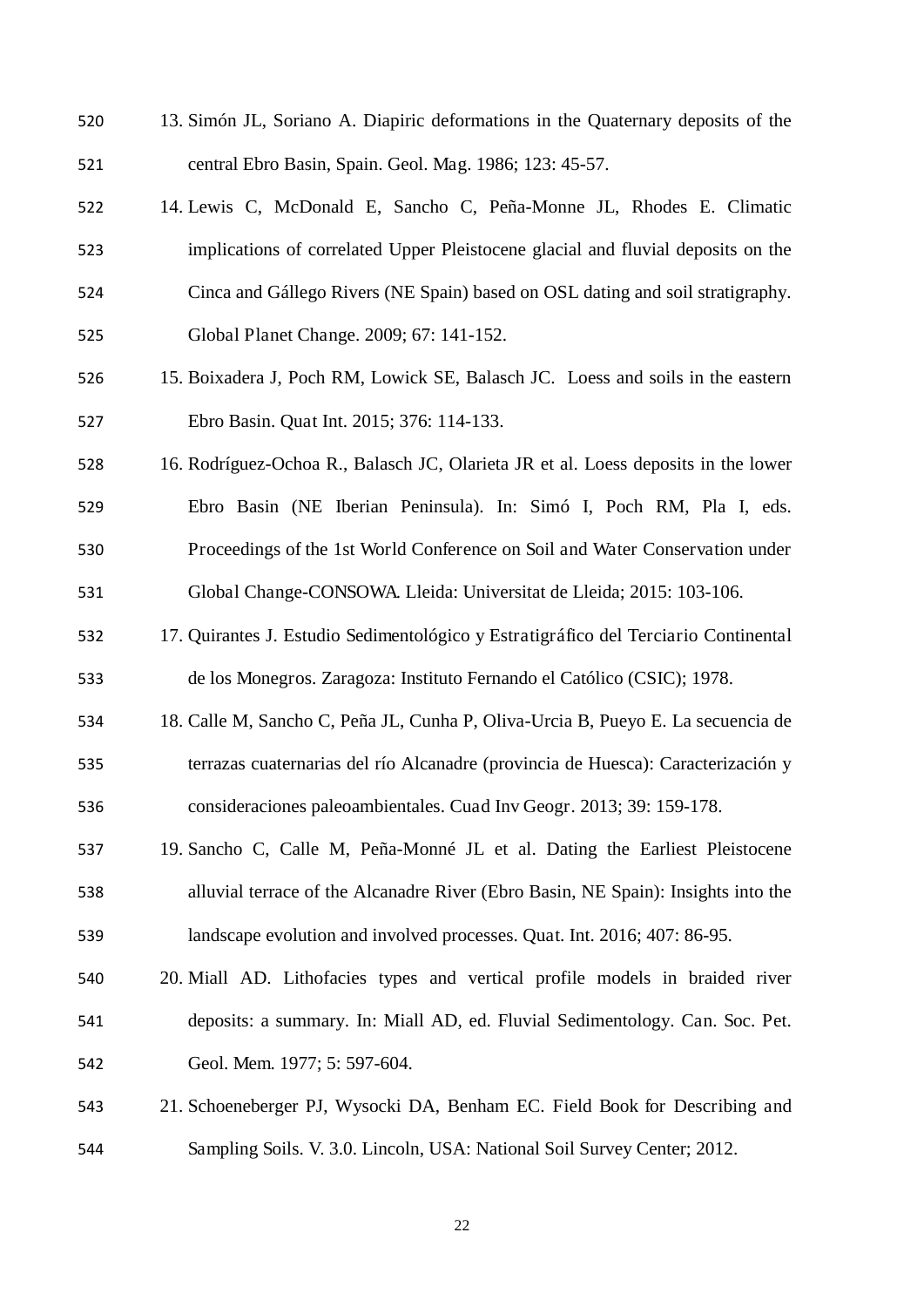- 22. CBDSA (Comisión del Banco de Datos de Suelos y Aguas). SINEDARES. Manual para la Descripción Codificada de Suelos en el Campo. Madrid: Ministerio de Agricultura, Pesca y Alimentación; 1983.
- 23. Soil Survey Staff. Keys to Soil Taxonomy, 12th ed. Washington: US Department of Agriculture; 2014.
- 24. Walkley, A, Black IA. An examination of the Degtjareff method for determining soil organic matter, and a proposed modification of the chromic acid tritation method. Soil Sci. 1934; 37: 29-38.
- 25. Bullock P, Fedoroff N, Jongerius A, Stoops G, Tursina T. Handbook for Soil Thin Section Description. Wolverhampton: Waine Research Publ. 1985.
- 26. Stoops G. Guidelines for Analysis and Description of Soil and Regolith Thin Sections. Madison, Wisconsin: Soil. Sci. Soc. Amer. Inc.; 2003.
- 27. Fox CA, Protz R. Definition of fabric distributions to characterize the arrangement of soil particles in the Turbic Cryosols. Can J Soil Sci. 1981; 61: 29-34.
- 28. Rhodes EJ. Dating sediments using potassium feldspar single-grain IRSL: Initial methodological considerations. Quat Int. 2015; 362: 14-22.
- 29. Castañeda C, Gracia FJ, Rodríguez-Ochoa R et al. Origin and evolution of Sariñena Lake (central Ebro Basin): A piping-based model. Geomorphology 2017; 290: 164-183.
- 30. Lisiecki, LE, Raymo, ME. A Pliocene-Pleistocene stack of 57 globally distributed benthic h18O records. Paleoceanogr. 2005; 20: PA 1003.
- 31. Vandenberghe J. Cryoturbations. In: Clark MJ, ed. Advances in Periglacial Geomorphology. New York: Wiley; 1988: 179–198.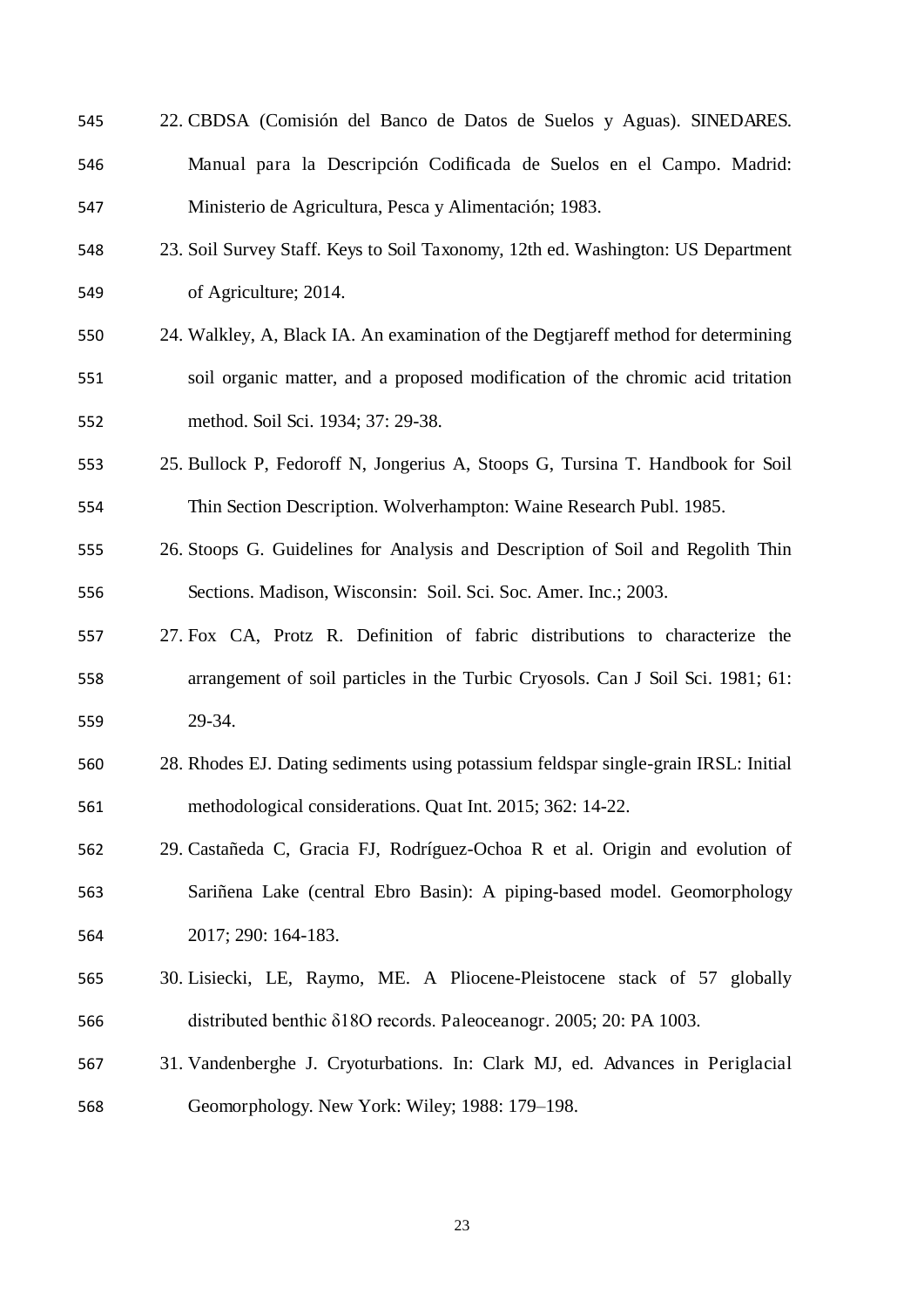- 32. Vandenberghe J. Cryoturbation structures. In: Elias SA, ed. The Encyclopedia of Quaternary Science, vol. 3. Amsterdam: Elsevier; 2013: 430-435.
- 33. Harris C. Mechanisms of mass movement in periglacial environments. In: Anderson M, Richard K, eds. Slope Stability. London: Wiley; 1986: 531-559.
- 34. Van Vliet-Lanoë B. The significance of cryoturbation phenomena in environmental recontruction. J Quat. Sci. 1988; 3(1): 85-96.
- 35. Rodríguez-Ochoa R, Usón A, Olarieta JR, Herrero J, Porta J. Irrigation from the sixties: Flumen-Monegros. In: Boixadera J, Poch RM, Herrero C, eds, Tour Guide 8B: Soil Information for Sustainable Development. Lleida: International Union of Soil Sciences; 1998: 1-51.
- 36. Armson KA, Fessenden RJ. Forest windthrows and their influence on soil morphology. Soil Sci Soc Amer Proc. 1973; 37 (5): 781-783
- 37. Borchardt G, Taylor G, Rice S. Fault Features in Soils of the Mehrton Formation, Auburn Damsite, California. Sacramento: California Division of Mines and Geology; 1980.
- 38. Arlegui LE, Simón JL. Fracturación y campos de esfuerzos en el Cuaternario del sector central de la Cuenca del Ebro. Rev Cuat Geomorf. 2000; 14(1-2): 11-20.
- 39. Peláez Montilla JA, López Casado C. Seismic hazard estimate at the Iberian Peninsula. Pure Appl Geophys. 2002; 159: 2699–2713.
- 40. Bockheim JG, Tarnocai C. Recognition of cryoturbation for classifying permafrost-affected soils. Geoderma, 1998; 81 (3–4): 281-293.
- 41. Van Vliet-Lanoë B, Fox C, Gubin. Micromorphology of Cryosols. In: Kimble
- JM, ed. Cryosols: Permafrost Affected Soils. Berlin: Springer; 2004: 365-390.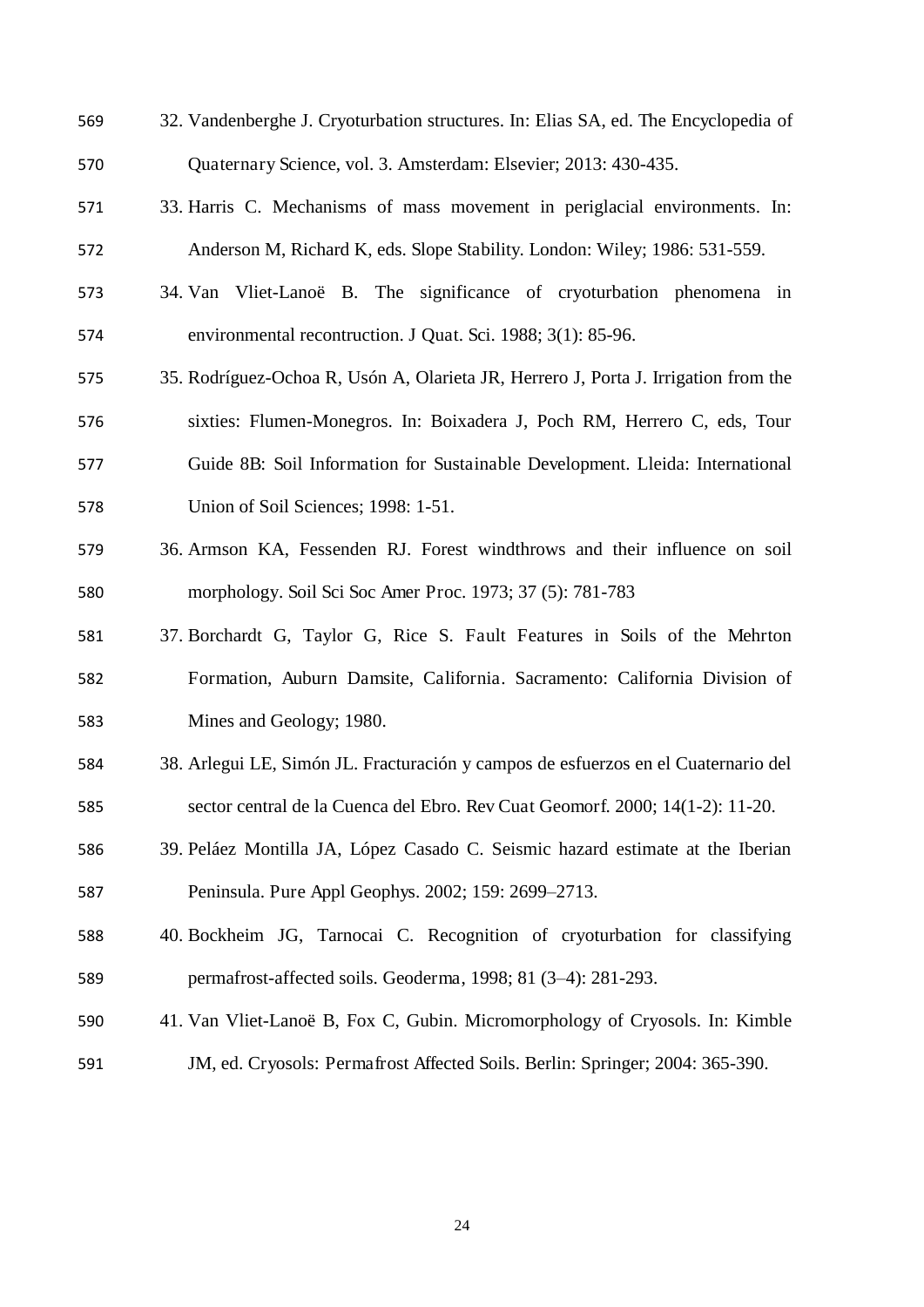- 42. Van Vliet-Lanoë B. Patterned ground and climate change. In: Podrovsky O, ed, Permafrost: Distribution, Composition and Impacts on Infrastructure and Ecosystems. New York: Nova Science Publishers; 2014: 67-106
- 43. Van Vliet-Lanoë B. Frost effect in soils. In: Boardman J, ed. Soils and Quaternary Landscape Evolution. London: Wiley; 1985: 117-158.
- 44. Ping CL, Michaelson GJ, Kimble JM et al. Cryogenesis and soil formation along a bioclimate gradient in Arctic North America. J Geophys Res. 2008; 113: G03S12.
- 45. Van Vliet-Lanoë B, Coutard JP, Pissart A. Structures caused by repeated freezing and thawing in various loamy sediments. A comparison of active, fossil and experimental data. Earth Surf Proc Land. 1984; 9:553-565.
- 46. Tarnocai C, Smith CAS. Micromorphology and development of some central Yukon paleosols, Canada. Geoderma, 1989. 45: 145-162.
- 47. Dampier L, Sanborn P, Smith S, Bond J, Clague JJ. Genesis of upland soils, Lewes Plateau, central Yukon. Part 2: Soils formed in weathered granitic bedrock. Can J Soil Sci. 2011; 91: 579-594.
- 48. Dimase AC. Fossil cryogenic features in paleosols of southern Italy: Characteristics and paleoclimatic significance. Quat Int. 2006; 156/157:32–48
- 49. Van Vliet-Lanoë B. Frost action. In Stoops G, Marcelino V, Mees F., eds, Interpretation of Micromorphological Features of Soils and Regoliths. Amsterdam: Elsevier; 2010: 81-108.
- 50. Van Vliet-Lanoë B. The significance of cryoturbation phenomena in environmental recontruction. J Quat Sci. 1988; 3 (1): 85-96.
- 51. Vandenberghe J, Renssen H, Roche DM et al. Eurasian permafrost instability constrained by reduced sea-ice cover. Quat Sci Rev. 2012; 34:16–23.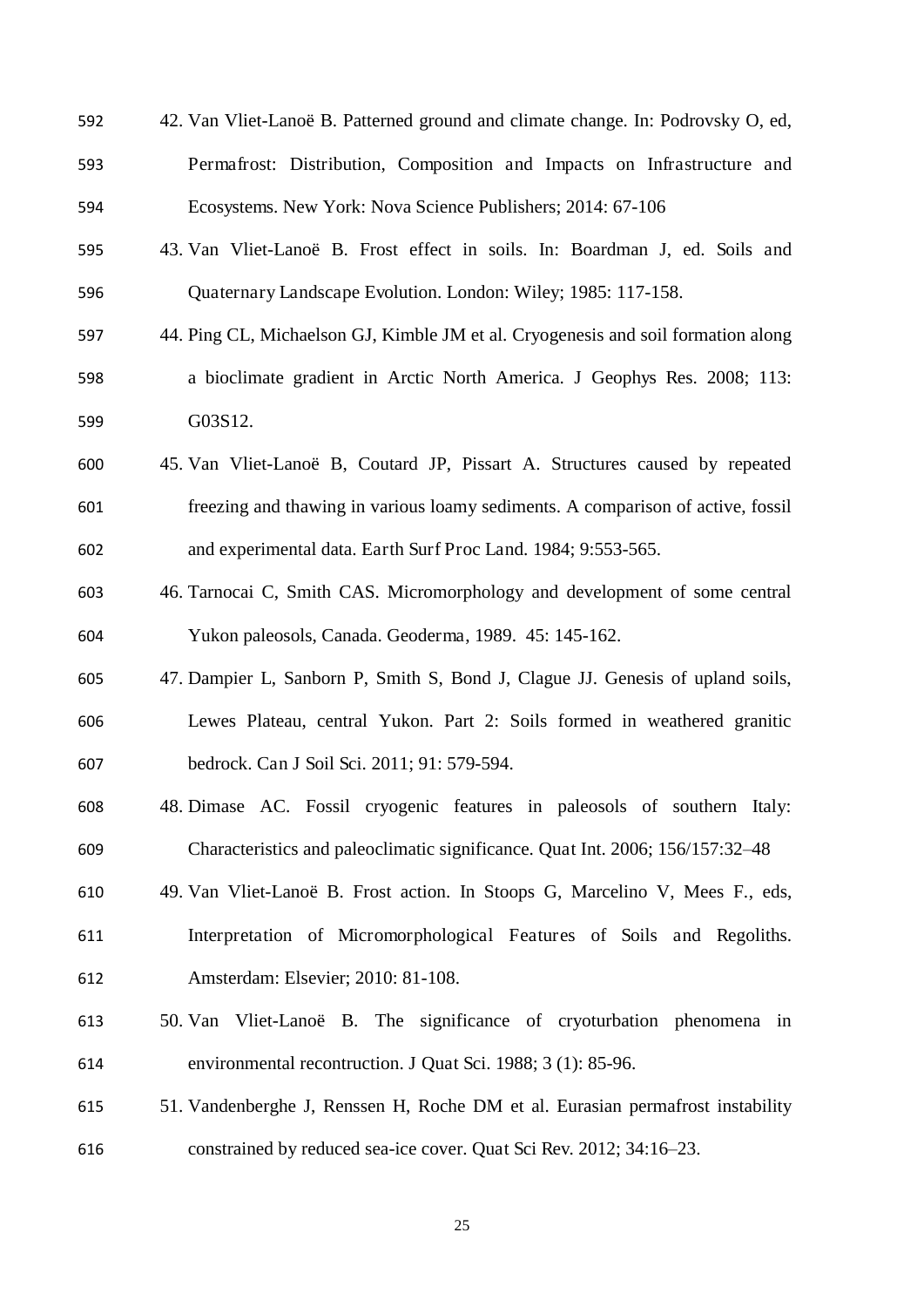- 52. Dillon JS. Soils and Soil-Forming Processes in a Cool-Dry Environment: the Upper Green River Basin, W.Wyoming U.S.A. [PhD dissertation]. Lawrence, Kansas: University of Kansas; 2002.
- 53. Mermut AR, St. Arnaud RJ. A micromorphological study of calcareous horizons in Saskachewan soils. Can J Soil Sci. 1981; 61:243-260.
- 54. Dijkmans JWA, Koster EA, Galloway JP and Mook WG Characteristics and origin of calcretes in a subartic environment, Great Kobuk Sand Dunes, northwestern Alaska, USA. Arctic Alpine Res. 1986; 18: 1443-1452.
- 55. Blank RR, Fosberg MA. Micromorphology and classification of secondary calcium carbonate accumulations that surround or occur on the undersides of coarse fragments in Idaho (USA). In: Douglas LA, ed, Soil Micromorphology: A Basic and Applied Science. Amsterdam: Elsevier; 1990: 341-347.
- 56. Karlstrom ET. Relict periglacial features east of Waterton-Glacier parks, Alberta and Montana, and their paleoclimatic significance. Permafr Periglac Process. 1990; 1: 221-234.
- 57. Van Vliet-Lanoë B, Dumont JL, Verrecchia E. Précipitations cryogeniques de carbonates de calcium: mithe ou réalité. In: Lecolle F, ed, Les Tufs et Travertins Quaternaires des Bassins de la Seine et de la Somme, et des Régions Limitrophes. Caen: Centre Géomorphol. Bull. 1990; 38: 55-66.
- 58. Courty MA, Marlin C, Dever L, Tremblay P, Vachier P. The properties, genesis and environmental significance of calcitic pendents from the High Arctic (Spitsbergen). Geoderma, 1994; 61: 71-102.
- 59. Vogt T, Corte AE. Secondary precipitates in Pleistocene and present cryogenic environments (Mendoza Precordillera, Argentina, Transbaikalia, Siberia, and Seymur Island, Antarctica). Sediment. 1996; 43: 53-64.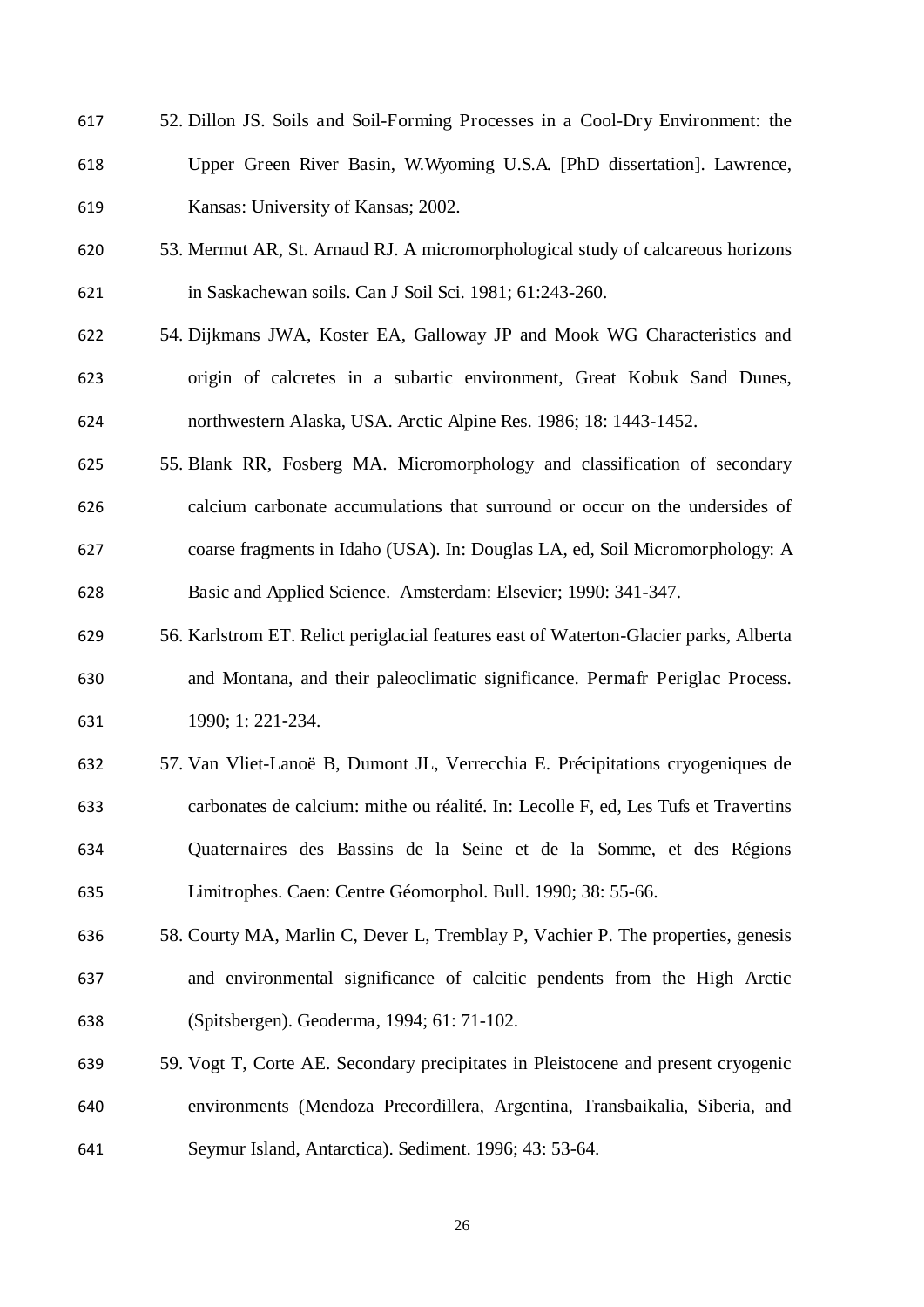- 60. Dillon JS, Sorenson CJ. Relict cryopedogenic features in soils with secondary carbonate horizons, W.Wyoming, USA. Permafr Periglac Process. 2007;18(3): 285-299.
- 61. Murton JB, Coutard JP, Lautridou JP, Ozouf JC, Robinson DA, Williams RBG. Physical modeling of bedrock brecciation by ice segregation in permafrost. Permafr Periglac Process. 2001; 12: 1127-1129.
- 62. Brock AL, Buck BJ. A new formation process for calcic pendants from Pahranagat Valley, Nevada, USA, and implication for dating Quaternary landforms. Quat Res. 2005; 63: 359– 367.
- 63. Blanco Chao R, Costa Casais M, Martínez Cortizas A, Pérez Alberti A, Trenhaile AS. Evolution and inheritance of a rock coast: western Galicia, northwestern Spain. Earth Surf Proc Land. 2003; 28(7): 757-775.
- 64. Andrieux E, Bertran P, Saito K. Spatial analysis of the French Pleistocene permafrost by a GIS database. Permafr Periglac Process. 2015; 27(1): 17-30.
- 65. Bertran P, Andrieux E, Antoine P, et al. Distribution and chronology of Pleistocene permafrost features in France: database and first results. Boreas, 2014; 43: 699–711.
- 66. Chorley RJ, Schumm SA, Sugden DE. 1984. Geomorphology. London: Methuen; 1984.
- 67. Fuller I, Macklin M, Lewin J, Passmore D, Wintle A. River response to high frequency climate oscillations in southern Europe over the past 200 ky. Geology, 1998; 26: 275-278
- 
- 
- 
-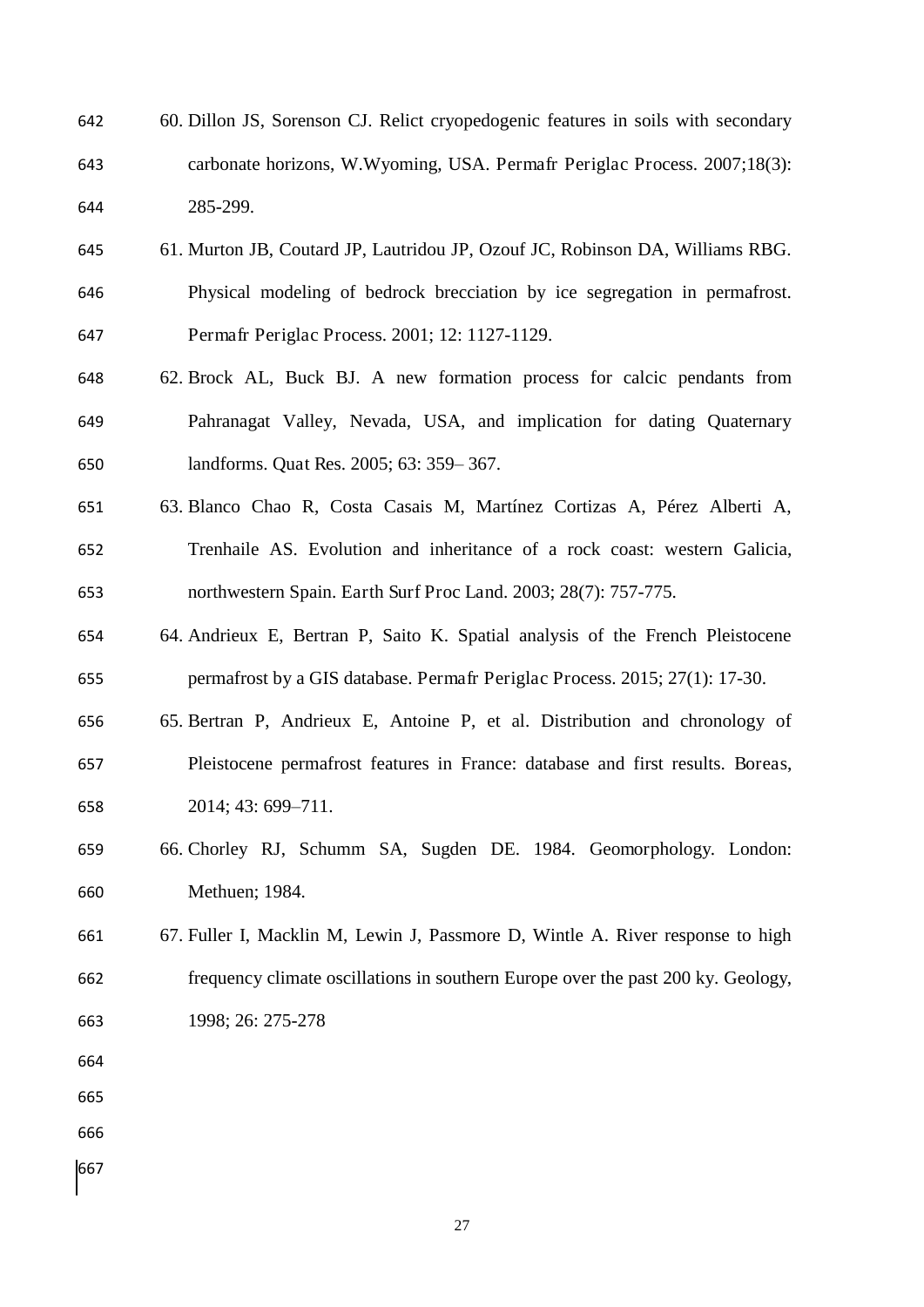FIGURE 1. Geomorphological map and soil location on Quaternary terraces in the Central Ebro Basin (NE Spain).

 FIGURE 2. Macro- and micromorphological cryogenic features. (a): Type 2 involutions. Soil SAR-18. (b) Type 6 contorted Involutions. Soil SAR-15. (c): Calcitic laminar pendent rotated three times (successive vertical axes are indicated by the white arrows). Soil SAR13/1, Bwk. Image PPL. (d): Carbonatic laminar pendent fragmented and jacking, soil SAR-13/2 Ck1. Image PPX. (e): Fragmented and rotated (arrow indicates the pendent vertical axis) calcareous nodule (n) with pendents (p). Soil SAR-12, Bwk2. Image PPL. (f): Silt capping (arrows) and laminar microstructure. SAR13/2 Ck. Image PPL. (g): Columnar pendent with banded organization. Soil SAR-7, Bkm. Image PPX. (h): Carbonatic crust with columnar pendent. Soil SAR-7, Bkm.

 FIGURE 3. Columnar pendent formed under a carbonatic crust. Soil SAR-7 Bkm horizon. (a): Scanned soil thin section. (b): Illustrated thin section highlighting different growing steps. A: Carbonate crust with reddish (r) and grey (g) zones; B: Laminar pendent including Bkm fragments (f); C: Columnar pendent with Bkm fragments (f) at the apices of the columns structure; D: Groundmass infillings.

- 
- 
-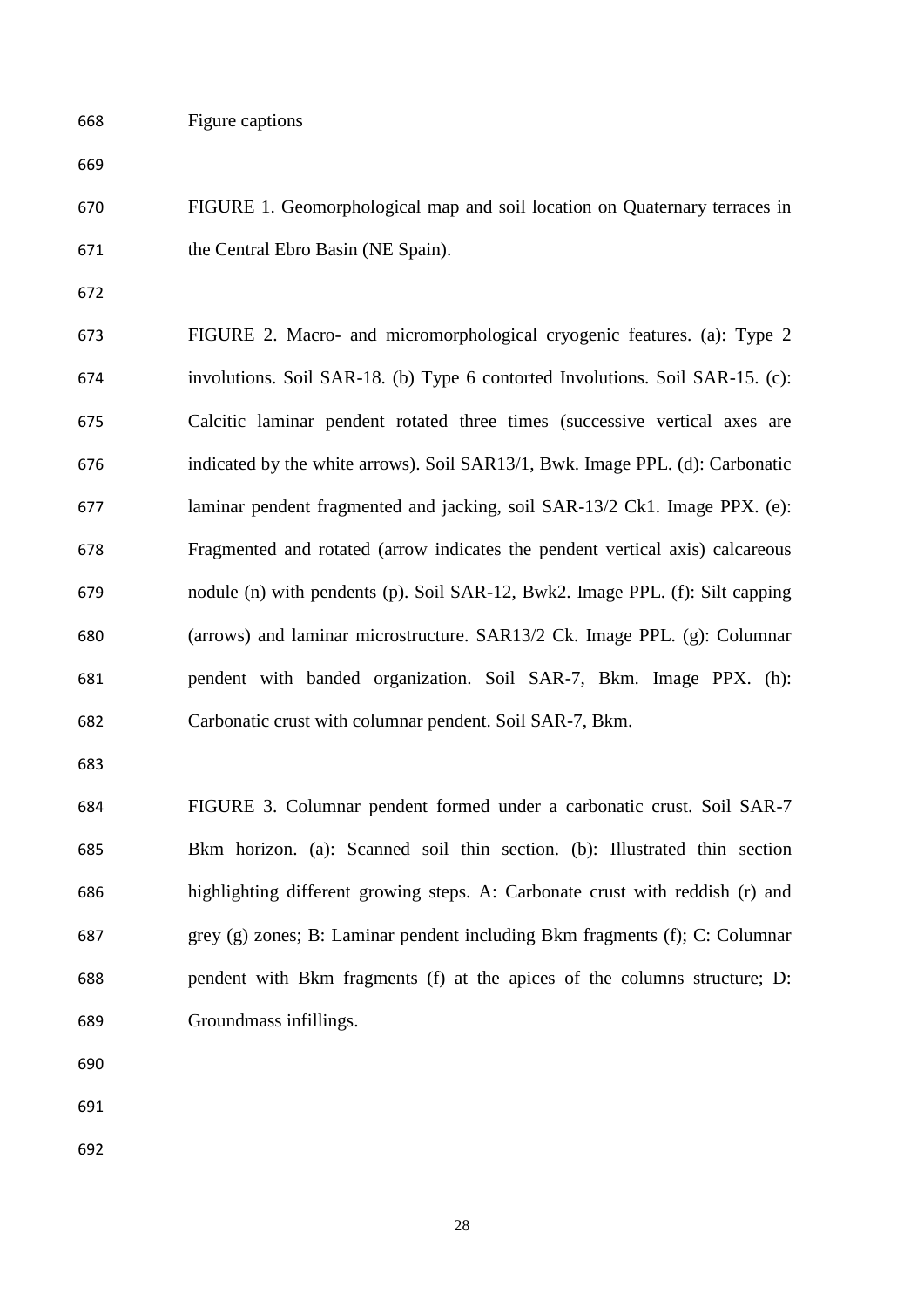

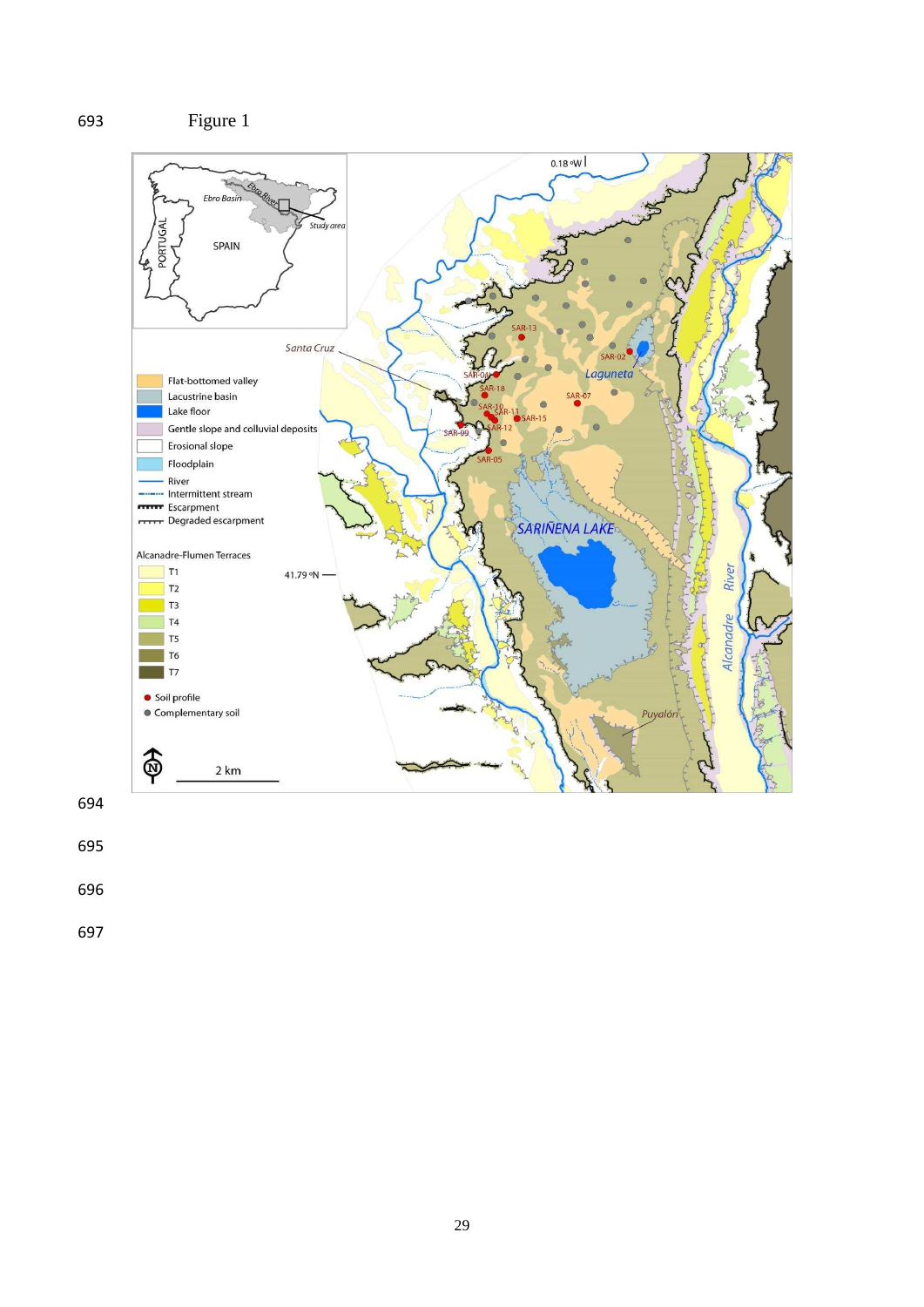

- 
- 
- 
- 
- 
-